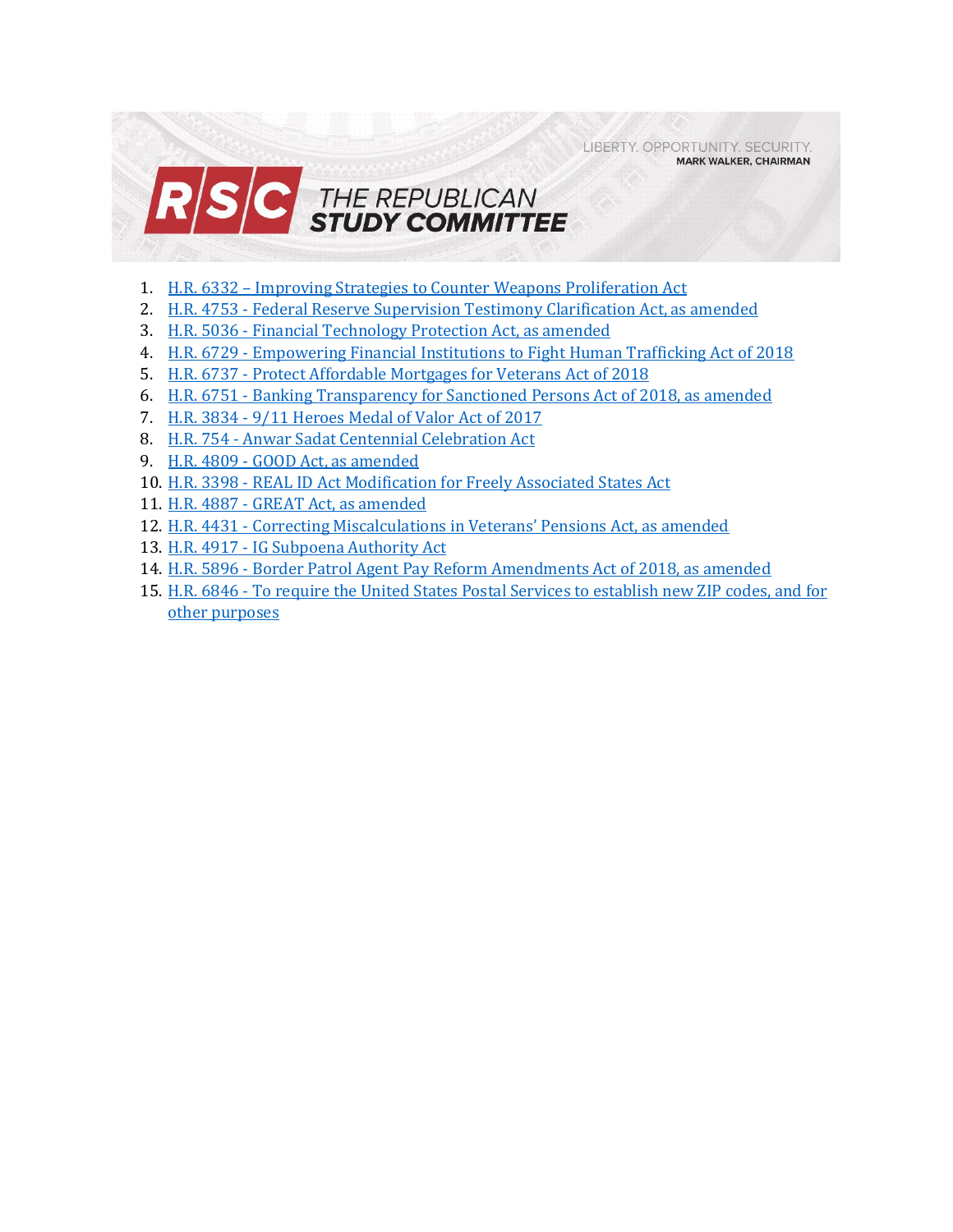# <span id="page-1-0"></span>**H.R. 6332 — Improving Strategies to Counter Weapons Proliferation Act (Rep. Tipton, R-CO)**

**CONTACT:** [Nicholas Rodman,](mailto:nicholas.rodman@mail.house.gov) 202-226-8576

#### **FLOOR SCHEDULE:**

Scheduled for consideration on September 26, 2018, under suspension of the rules, which requires 2/3 vote for passage.

#### **TOPLINE SUMMARY:**

[H.R. 6332](https://docs.house.gov/billsthisweek/20180924/HR6332.pdf) would require the Director of the Financial Crimes Enforcement Network within the Department of the Treasury to submit a report to Congress on the way in which data collected related to financial crimes is being used.

#### **COST:**

The Congressional Budget Office (CBO) [estimates](https://www.cbo.gov/system/files?file=2018-08/hr6332.pdf) that implementing the bill would cost less than \$500,000 annually; such spending would be subject to the availability of appropriated funds. Enacting H.R. 6332 would not affect direct spending or revenues; therefore, pay-as-you-go procedures do not apply. CBO estimates that enacting H.R. 6332 would not increase net direct spending or on-budget deficits in any of the four consecutive 10-year periods beginning in 2029.

## **CONSERVATIVE CONCERNS:**

- **Expand the Size and Scope of the Federal Government?** No.
- **Encroach into State or Local Authority?** No.
- **Delegate Any Legislative Authority to the Executive Branch?** No.
- **Contain Earmarks/Limited Tax Benefits/Limited Tariff Benefits?** No.

#### **DETAILED SUMMARY AND ANALYSIS:**

H.R. 6332 would require the Director of the Financial Crimes Enforcement Network within the Department of the Treasury to submit a report to Congress on intelligence products created by Financial Crimes Enforcement Network (FinCEN) on finance transactions for the proliferation of weapons from certain specified filings; FinCEN's efforts to collaborate with law enforcement agencies, the intelligence community, and foreign financial intelligence units to maximize the use of data that is collected; advisory notices issued to financial institutions on financial activity related to the proliferation of weapons. The report would sunset after five years. The House report (H. Rept. 115-905) accompanying H.R. 6332 can be foun[d here.](https://www.gpo.gov/fdsys/pkg/CRPT-115hrpt905/pdf/CRPT-115hrpt905.pdf)

#### **COMMITTEE ACTION:**

H.R. 6332 was introduced on July 11, 2018, and was referred to the House Committee on Financial Services. The bill was ordered to be reported by the Yeas and Nays: 56 - 0 on  $\text{Iuly 24, 2018}.$ 

#### **ADMINISTRATION POSITION:**

A Statement of Administration Policy is not available.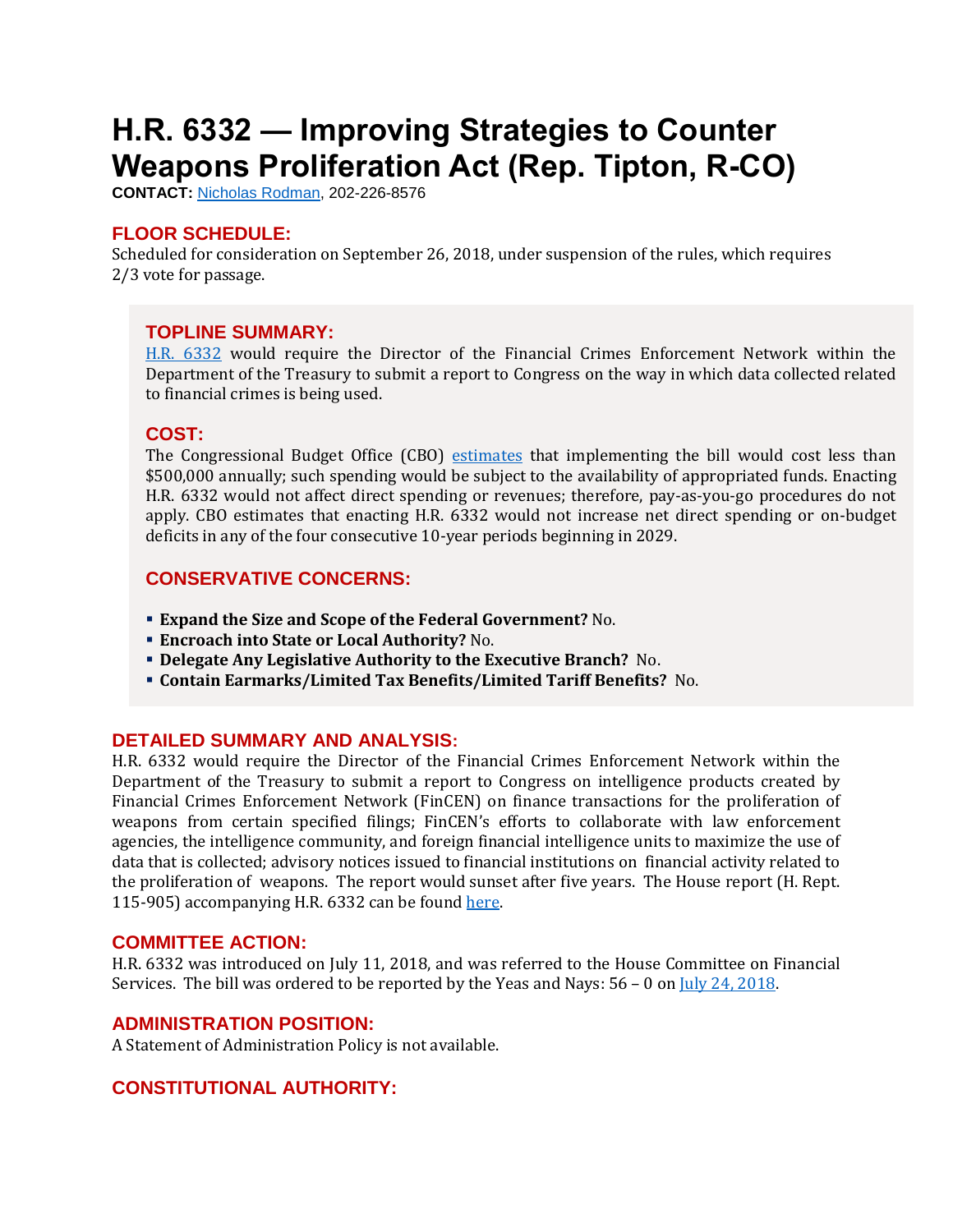According to the sponsor: "Congress has the power to enact this legislation pursuant to the following: Article I, Section 8, Clause 3 of the United States Constitution: "to regulate commerce with foreign nations, and among the several states, and with the Indian tribes."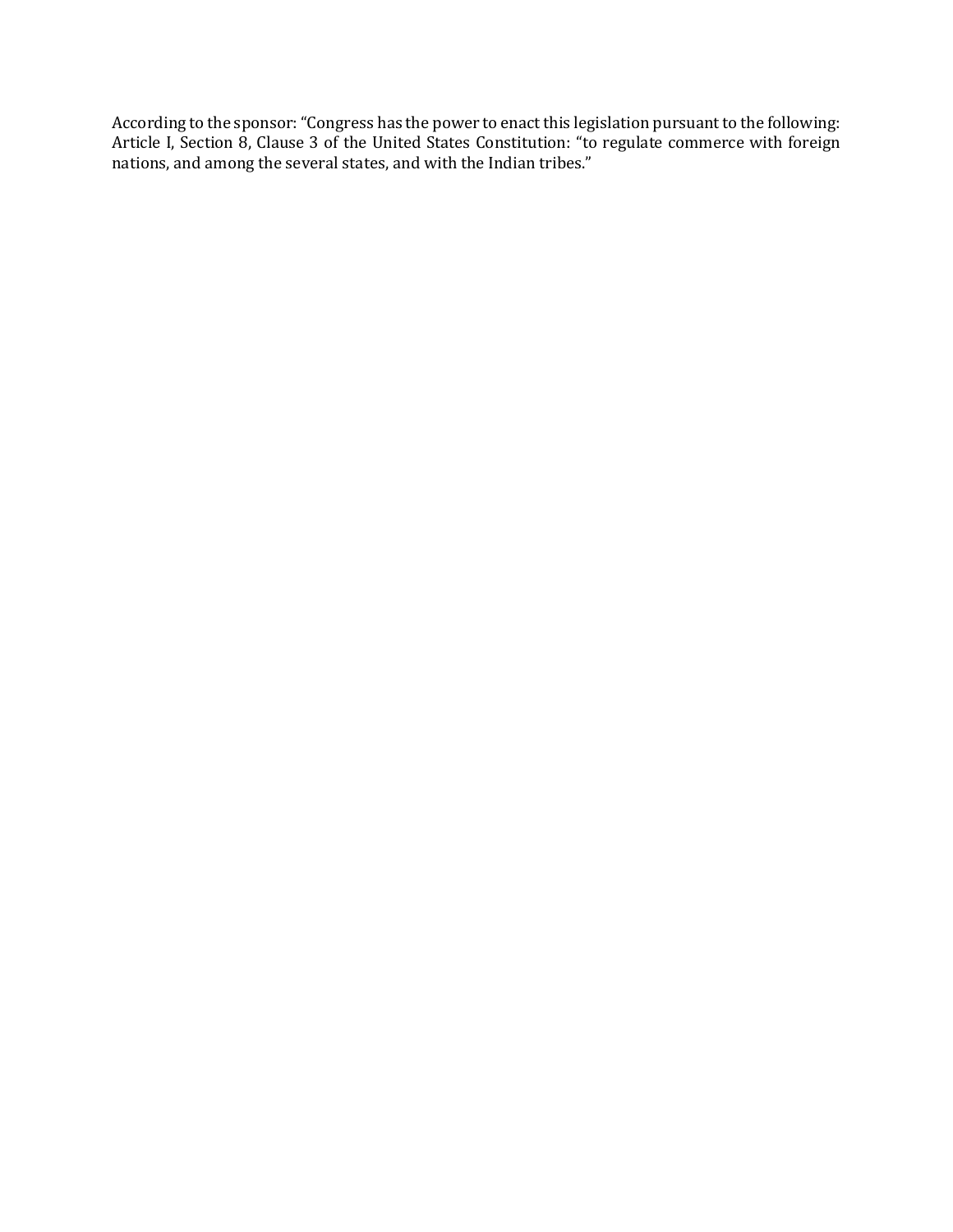## <span id="page-3-0"></span>**H.R. 4753 – Federal Reserve Supervision Testimony Clarification Act, as amended (Rep. Lucas, R-OK)**

**CONTACT:** [Jennifer Weinhart,](mailto:jennifer.weinhart@mail.house.gov) 202-226-0706

## **FLOOR SCHEDULE:**

Scheduled for consideration on September 26, 2018, under a suspension of the rules which requires a 2/3 majority for final passage.

## **TOPLINE SUMMARY:**

[H.R. 4753](https://docs.house.gov/billsthisweek/20180924/HR4753.pdf) would amend the Federal Reserve Act to set procedures for the Federal Reserve's semiannual Congressional testimony obligations under Dodd-Frank, requiring the Vice Chairman for Supervision at the Board of Governors to appear and to provide a written report.

## **COST:**

The Congressional Budget Office (CBO) estimate is not yet available.

Rule 28(a)(1) of the Rules of the Republican Conference prohibit measures from being scheduled for consideration under suspension of the rules without an accompanying cost estimate. Rule 28(b) provides that the cost estimate requirement may be waived by a majority of the Elected Leadership.

## **CONSERVATIVE CONCERNS:**

- **Expand the Size and Scope of the Federal Government?** No.
- **Encroach into State or Local Authority?** No.
- **Delegate Any Legislative Authority to the Executive Branch?** No.
- **Contain Earmarks/Limited Tax Benefits/Limited Tariff Benefits?** No.

## **DETAILED SUMMARY AND ANALYSIS:**

[H.R. 4753](https://docs.house.gov/billsthisweek/20180924/HR4753.pdf) would amend the Federal Reserve Act to set procedures for the Federal Reserve's semiannual Congressional testimony obligations under Dodd-Frank, requiring the Vice Chairman for Supervision at the Board of Governors to appear and provide a written report on pending and expected rulemakings of the Board. If the position of Vice Chairman is vacant, the Chairman or their designee would be required to appear and provide written testimony.

#### **COMMITTEE ACTION:**

H.R. 4753 was introduced on January 10, 2018, and was referred to the House Committee on Financial Services where it was reported, amended, by [a vote](https://financialservices.house.gov/uploadedfiles/crpt-115-hmtg-ba00-fc203-20180913.pdf) of 49-0.

#### **ADMINISTRATION POSITION:**

A Statement of Administration Policy is not available.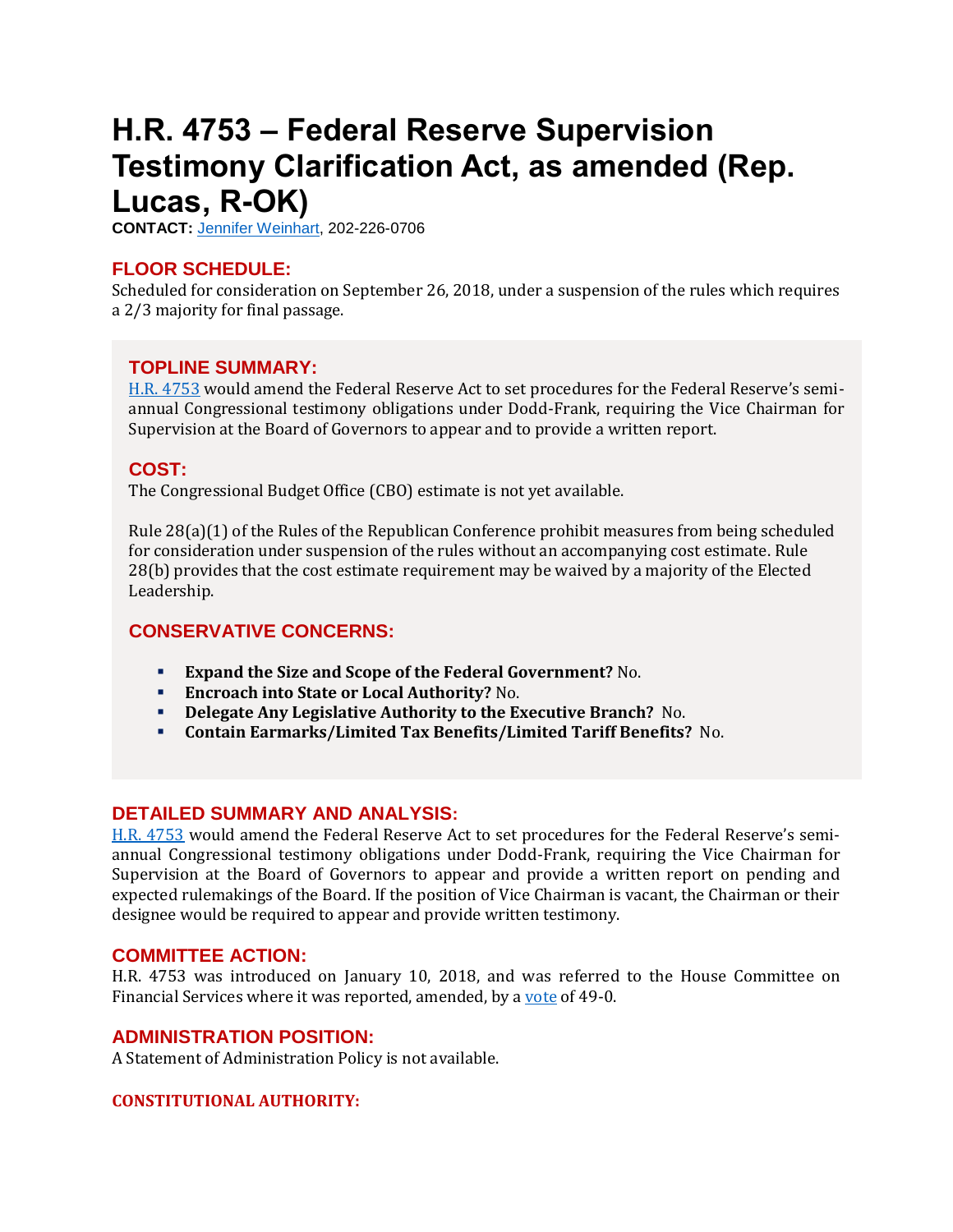"Congress has the power to enact this legislation pursuant to the following: Article I, Section 8, Clause 3 of the Constitution states that Congress shall have the power ``to regulate Commerce with foreign Nations, and among the several States, and with the Indian Tribes.'' Article I, Section 8, Clause 18 of the Constitution states the Congress shall have the power ``to make all Laws which shall be necessary and proper for carrying into Execution the foregoing Powers, and all other Powers vested by this Constitution in the Government of the United States, or in any Department or Officer thereof.''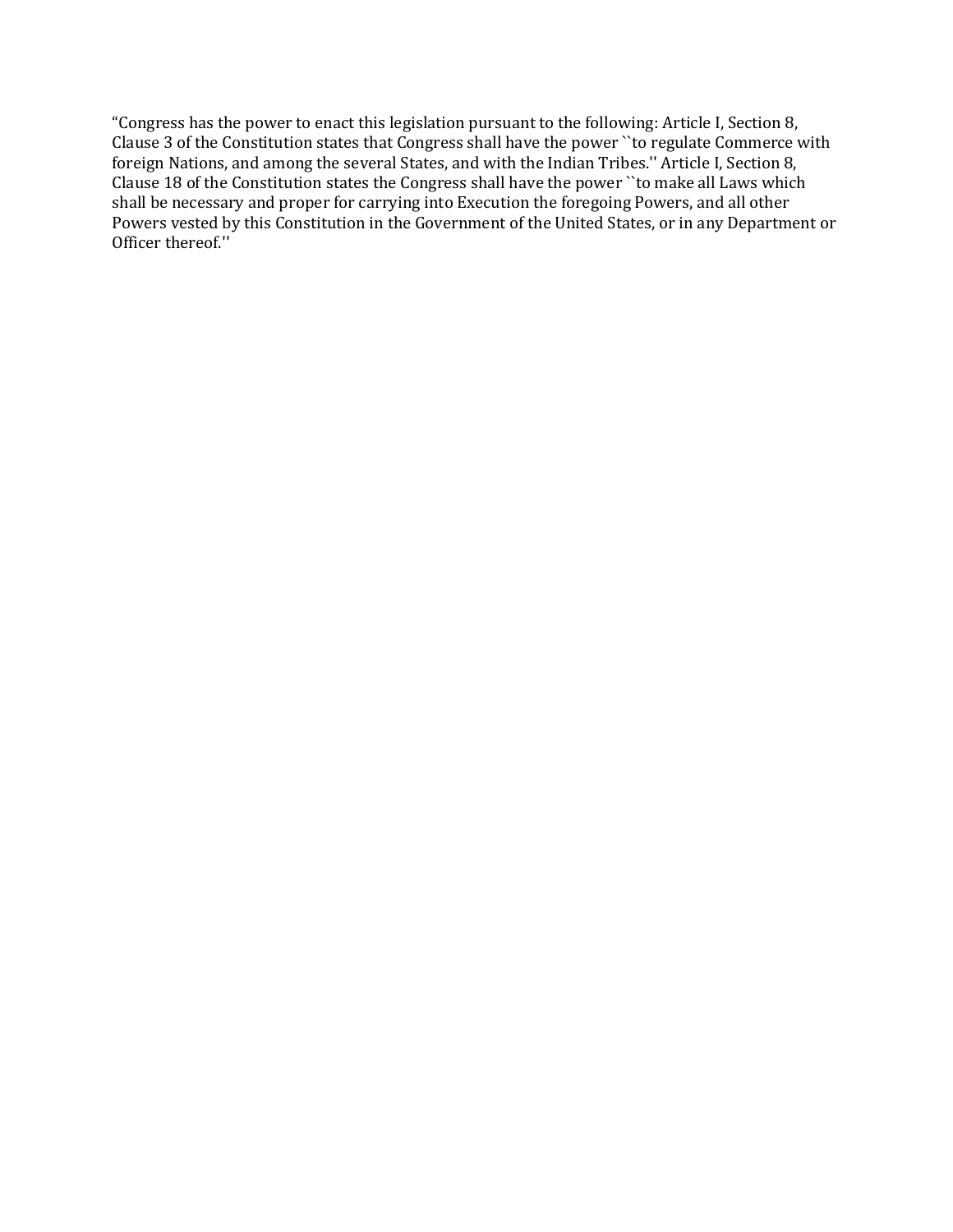# <span id="page-5-0"></span>**H.R. 5036 – Financial Technology Protection Act (Rep. Budd, R-NC)**

**CONTACT:** [Jennifer Weinhart,](mailto:jennifer.weinhart@mail.house.gov) 202-226-0706

## **FLOOR SCHEDULE:**

Scheduled for consideration on September 26, 2018, under a suspension of the rules which requires a 2/3 majority for final passage.

#### **TOPLINE SUMMARY:**

[H.R. 5036](https://docs.house.gov/billsthisweek/20180924/HR5036.pdf) would provide for the establishment of an Independent Financial Technology Task Force to improve private-partner coordination for research and other purposes.

#### **COST:**

The Congressional Budget Office (CBO[\) estimates](https://www.cbo.gov/system/files?file=2018-09/hr5036.pdf) "that implementing H.R. 5036 would require four employees annually at a total average annual cost of \$300,000, plus additional expenses for overhead, supplies, and the expenses of nonfederal task force members. In total, CBO estimates that the task force would cost about \$700,000 annually, or about \$4 million over the 2018-2023 period."

## **CONSERVATIVE CONCERNS:**

- **Expand the Size and Scope of the Federal Government?** Yes this legislation would require the creation of a new task force.
- **Encroach into State or Local Authority?** No.
- **Delegate Any Legislative Authority to the Executive Branch?** No.
- **Contain Earmarks/Limited Tax Benefits/Limited Tariff Benefits?** No.

## **DETAILED SUMMARY AND ANALYSIS:**

[H.R. 5036](https://docs.house.gov/billsthisweek/20180924/HR5036.pdf) would provide for the [establishment](https://budd.house.gov/news/documentsingle.aspx?DocumentID=350) of an Independent Financial Technology Task Force to improve private-partner coordination for research and other purposes.

This legislation includes a sense of Congress that the Federal Government should prioritize investigating illicit use of new financial technology. It would create an Independent Financial Technology Task Force for this purpose, consisting of the Secretary of Treasury as head, the Attorney General, the Director of National Intelligence, the Director of the Financial Crimes Enforcement Network, the Director of the Secret Service, the Director of the Federal Bureau of Investigation, and six individuals appointed by the Secretary of Treasury representing the private sector.

The Secretary of Treasury would be required to establish a fund for rewards for information related to terrorist use of digital currencies, with rewards not to exceed \$450,000 to any one person. The Secretary could pay rewards with fines and forfeitures pertaining to a person's conviction involving their terrorist use of digital currencies.

This legislation would require the establishment of a Fintech Leadership in Innovation and Financial Intelligence Program, funded by any amounts remaining from the fines and forfeitures. Under this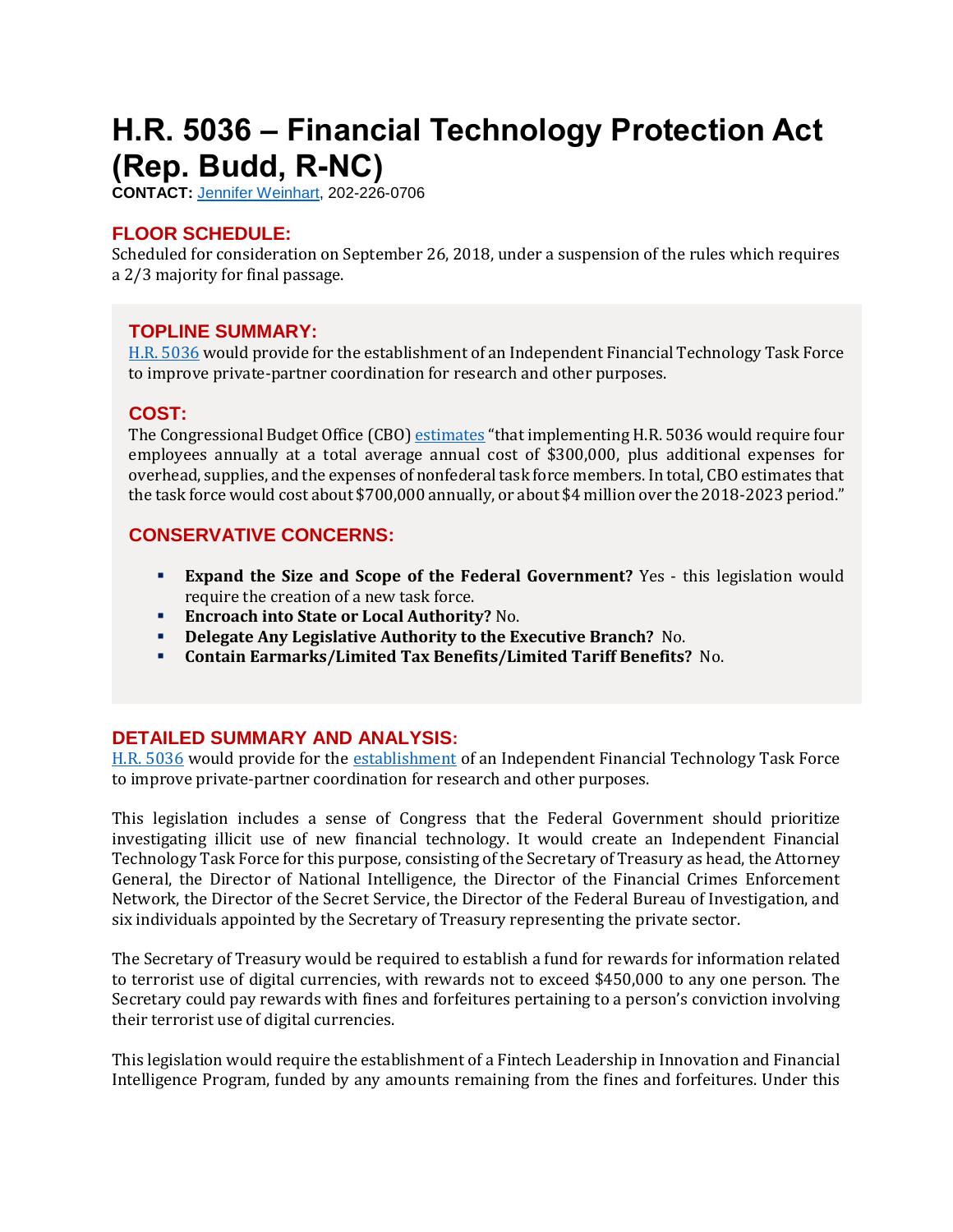program, the Secretary of Treasury would make grants available for developing tools and programs to detect terrorist uses of digital currencies.

This legislation would require the president, acting through the Treasury Secretary and in consultation with other relevant individuals, to issue a report to Congress within 180 days following enactment, on potential uses of digital currencies and other emerging technologies. He would also be required to submit a strategy to mitigate and prevent illicit use. The unclassified portions of the report and strategy must be made publicly available on the Treasury Department's website. Within two years following enactment, the Treasury Secretary would be required to brief Congress on implementation of the strategy.

#### **COMMITTEE ACTION:**

H.R. 5036 was introduced on February 15, 2018, and was referred to the House Committee on Financial Services, where it was reported by a [vote](https://financialservices.house.gov/uploadedfiles/crpt-115-hmtg-ba00-fc197-20180724.pdf) of 57-0 on July 24, 2018.

#### **ADMINISTRATION POSITION:**

A Statement of Administration Policy is not available.

#### **CONSTITUTIONAL AUTHORITY:**

"Congress has the power to enact this legislation pursuant to the following: Article I, Section 8, Clause 3, providing the power to ``regulate commerce with foreign nations, and among the several states.''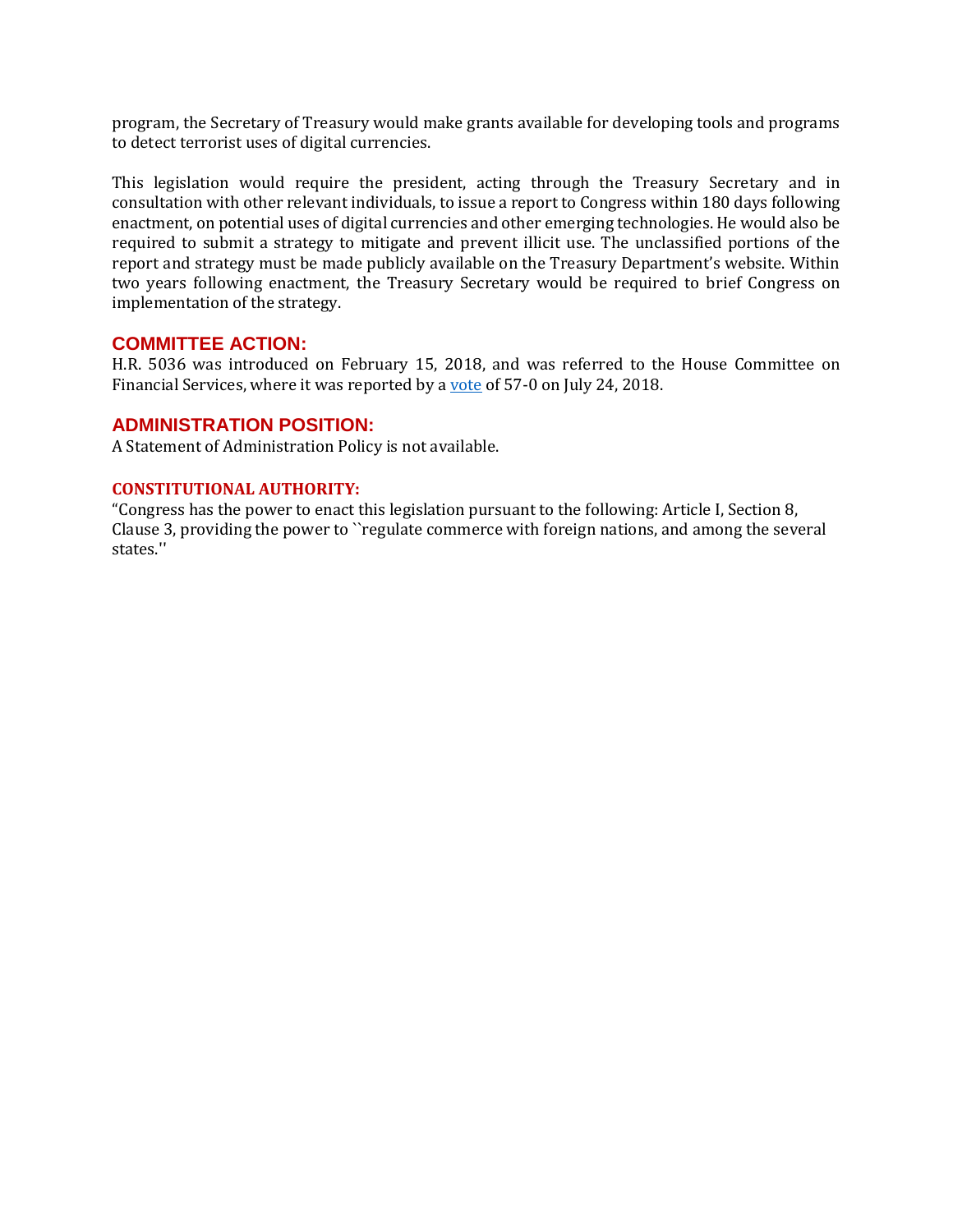## <span id="page-7-0"></span>**H.R. 6729 - Empowering Financial Institutions to Fight Human Trafficking Act of 2018 (Rep. Wagner, R-MO)**

**CONTACT:** [Jennifer Weinhart,](mailto:jennifer.weinhart@mail.house.gov) 202-226-0706

## **FLOOR SCHEDULE:**

Scheduled for consideration on September 26, 2018, under a suspension of the rules which requires a 2/3 majority for final passage.

## **TOPLINE SUMMARY:**

[H.R. 6729](https://docs.house.gov/billsthisweek/20180924/HR6729.pdf) would provide for financial institutions to obtain intelligence about human trafficking from nonprofit organizations, to help identify illicit activity.

## **COST:**

The Congressional Budget Office (CBO) estimate is not yet available.

Rule 28(a)(1) of the Rules of the Republican Conference prohibit measures from being scheduled for consideration under suspension of the rules without an accompanying cost estimate. Rule 28(b) provides that the cost estimate requirement may be waived by a majority of the Elected Leadership.

## **CONSERVATIVE CONCERNS:**

Some conservatives may be concerned that this legislation contains no good faith requirement for the sharing of information to qualify for safe harbor. Some also feel that provisions of this legislation expand the regulatory reach of Section 314 of the Patriot Act, permitting an unconstitutional surveillance into the financial transactions of Americans without any warrant or probable cause.

- **Expand the Size and Scope of the Federal Government?** No.
- **Encroach into State or Local Authority?** No.
- **Delegate Any Legislative Authority to the Executive Branch?** The bill would require the Secretary of Treasury to issue regulations to carry out the bill.
- **Contain Earmarks/Limited Tax Benefits/Limited Tariff Benefits?** No.

## **DETAILED SUMMARY AND ANALYSIS:**

[H.R. 6729](https://docs.house.gov/billsthisweek/20180924/HR6729.pdf) would provide for financial institutions to obtain intelligence about human trafficking from nonprofit organizations, to help identify illicit activity. This legislation would require the Secretary of Treasury to issue regulations within 120 days following enactment to provide for safe harbor for non-profit organizations sharing certain information with financial institutions that provides for the reporting of illicit or suspicious activities pertaining to human trafficking.

The regulations may spell out a method to register nonprofits that meet certain criteria, so that they can receive protection under this legislation, establish what information may be shared and with whom and how it may be shared, make the new mechanism coextensive with other similar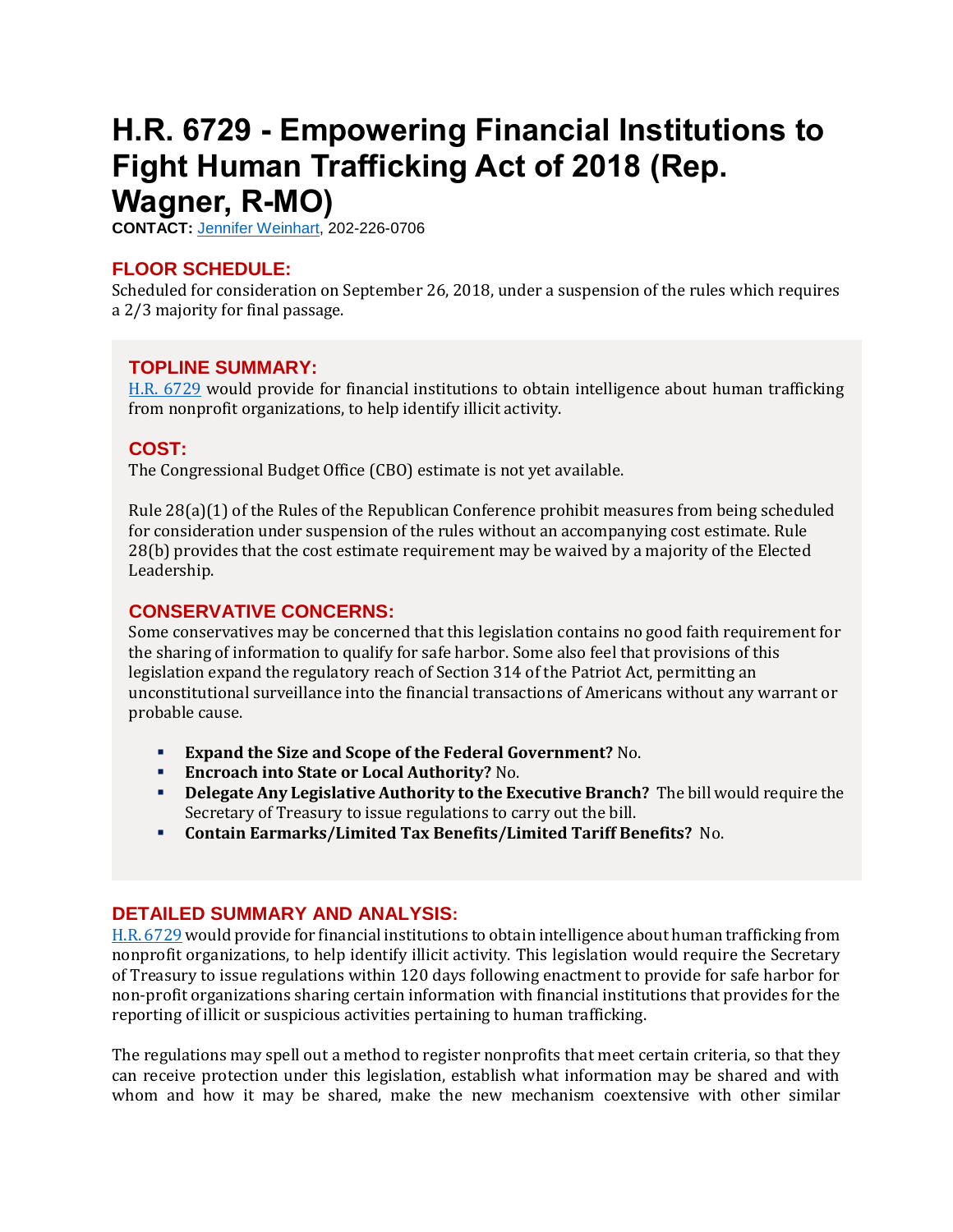regulations for other programs, and ensure that financial institutions are aware that they nonprofits are registered with the Secretary.

The Secretary would determine which financial institutions are eligible to receive information, with no safe harbor for those that provide ineligible financial institutions. Financial institutions that receive information pursuant to this legislation would be permitted to share the information with other financial services institutions through existing information sharing programs.

The safe harbor protects nonprofit organizations, financial institutions, associations of financial institutions, regulatory authorities of a financial institution, or law enforcement agencies that comply with the regulations, unless the transmission or sharing violates the terms of this legislation. This safe harbor does not include a good faith requirement.

This legislation does not require nonprofits to comply with the regulations called for before sharing information with financial institutions, associations of financial institutions, or law enforcement agencies.

Within ten months following enactment, and semiannually thereafter, the Treasury Secretary would be required to publish a report on patterns of suspicious activity and distribute the report to financial institutions and Congress.

## **GROUPS OPPOSED:**

**Key Vote No**: **[FreedomWorks](http://fw-d7-freedomworks-org.s3.amazonaws.com/KVN_9_24_2018_H.R._6729.pdf)**

#### **COMMITTEE ACTION:**

H.R. 6729 was introduced on September 6, 2018, and was referred to the House Committee on Financial Services, where it was reported by a [vote](https://financialservices.house.gov/uploadedfiles/crpt-115-hmtg-ba00-fc204-20180913.pdf) of 44-5.

#### **ADMINISTRATION POSITION:**

A Statement of Administration Policy is not available.

#### **CONSTITUTIONAL AUTHORITY:**

"Congress has the power to enact this legislation pursuant to the following: Article I, section 8, clause 1 (relating to the general Welfare of the United States); Article I, section 8, clause 3 (relating to regulating Commerce with foreign Nations, and among the several States, and with the Indian Tribes); and Amendment XIII (relating to slavery and involuntary servitude, which authorizes Congress to make laws enforcing the extension of civil rights and universal freedom to victims of slavery)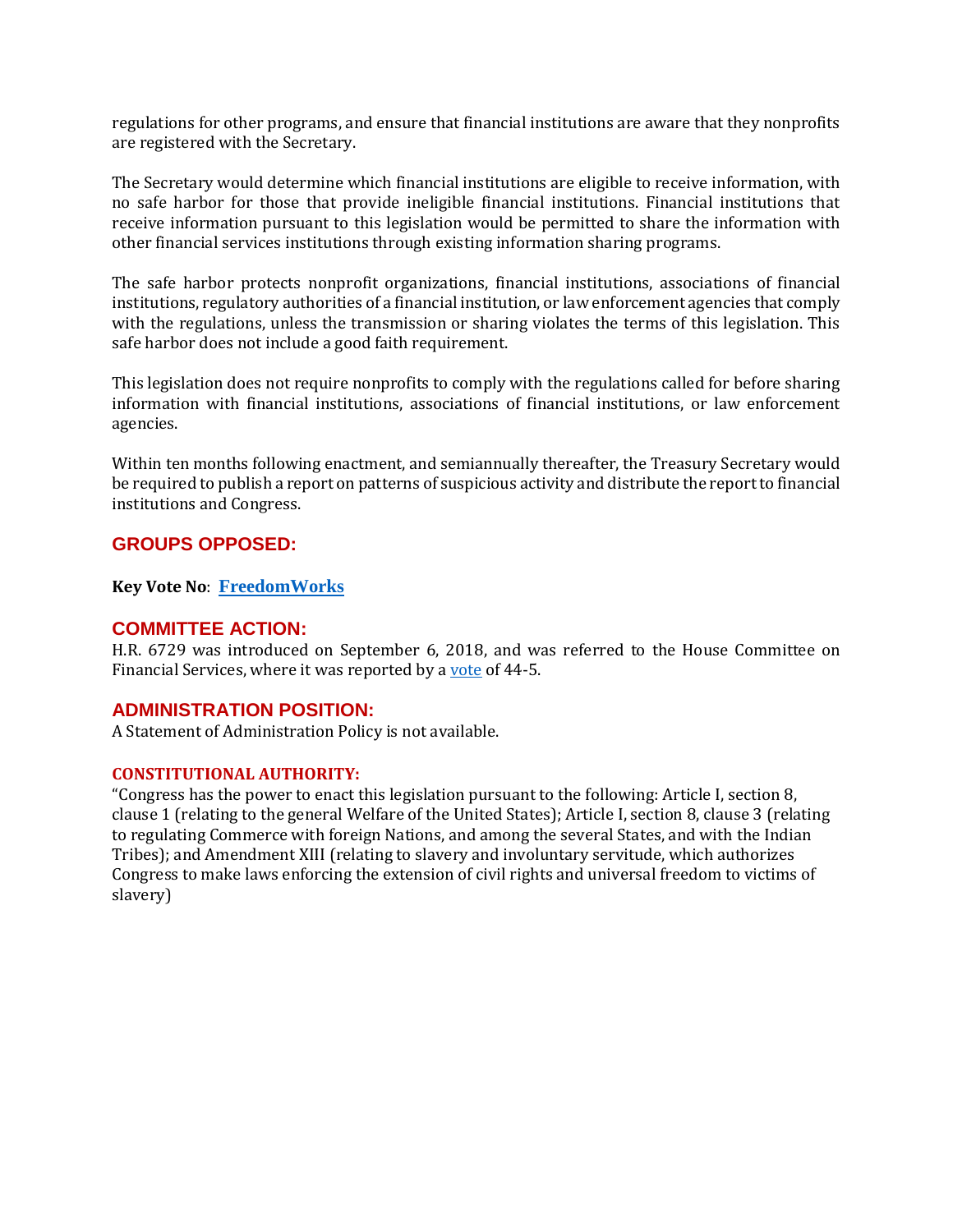# <span id="page-9-0"></span>**H.R. 6737 – Protect Affordable Mortgages for Veterans Act of 2018 (Rep. Zeldin, R-NY)**

**CONTACT:** [Jennifer Weinhart,](mailto:jennifer.weinhart@mail.house.gov) 202-226-0706

## **FLOOR SCHEDULE:**

Scheduled for consideration on September 25, 2018, under a suspension of the rules which requires a 2/3 majority for final passage.

## **TOPLINE SUMMARY:**

[H.R. 6737](https://docs.house.gov/billsthisweek/20180924/HR6737.pdf) would amend the National Housing Act to provide for a technical correction so loans that were recently refinanced by the U.S. Department of Veterans Affairs Home Loans program continue to be eligible for pooling in the Government National Mortgage Association Securities.

#### **COST:**

The Congressional Budget Office (CBO) estimate is not yet available.

Rule 28(a)(1) of the Rules of the Republican Conference prohibit measures from being scheduled for consideration under suspension of the rules without an accompanying cost estimate. Rule 28(b) provides that the cost estimate requirement may be waived by a majority of the Elected Leadership.

## **CONSERVATIVE CONCERNS:**

- **Expand the Size and Scope of the Federal Government?** No.
- **Encroach into State or Local Authority?** No.
- **Delegate Any Legislative Authority to the Executive Branch?** No.
- **Contain Earmarks/Limited Tax Benefits/Limited Tariff Benefits?** No.

#### **DETAILED SUMMARY AND ANALYSIS:**

[H.R. 6737](https://docs.house.gov/billsthisweek/20180924/HR6737.pdf) would amend the National Housing Act to provide for a technical correction so loans that were recently refinanced by the U.S. Department of Veterans Affairs Home Loans program continue to be eligible for pooling in the Government National Mortgage Association Securities. This correction addresses a need created by Section 309 of the **Economic Grown**, Regulatory Relief and Consumer [Protection Act.](https://www.congress.gov/115/bills/s2155/BILLS-115s2155enr.pdf)

#### **COMMITTEE ACTION:**

H.R. 6737 was introduced on September 7, 2018, and was referred to the House Committee on Financial Services, where it was ordered reported by [a vote](https://financialservices.house.gov/uploadedfiles/crpt-115-hmtg-ba00-fc202-20180913.pdf) of 49-0 on September 13, 2018.

#### **ADMINISTRATION POSITION:**

A Statement of Administration Policy is not available.

#### **CONSTITUTIONAL AUTHORITY:**

"Congress has the power to enact this legislation pursuant to the following: Article I, section 8 of the U.S. Constitution."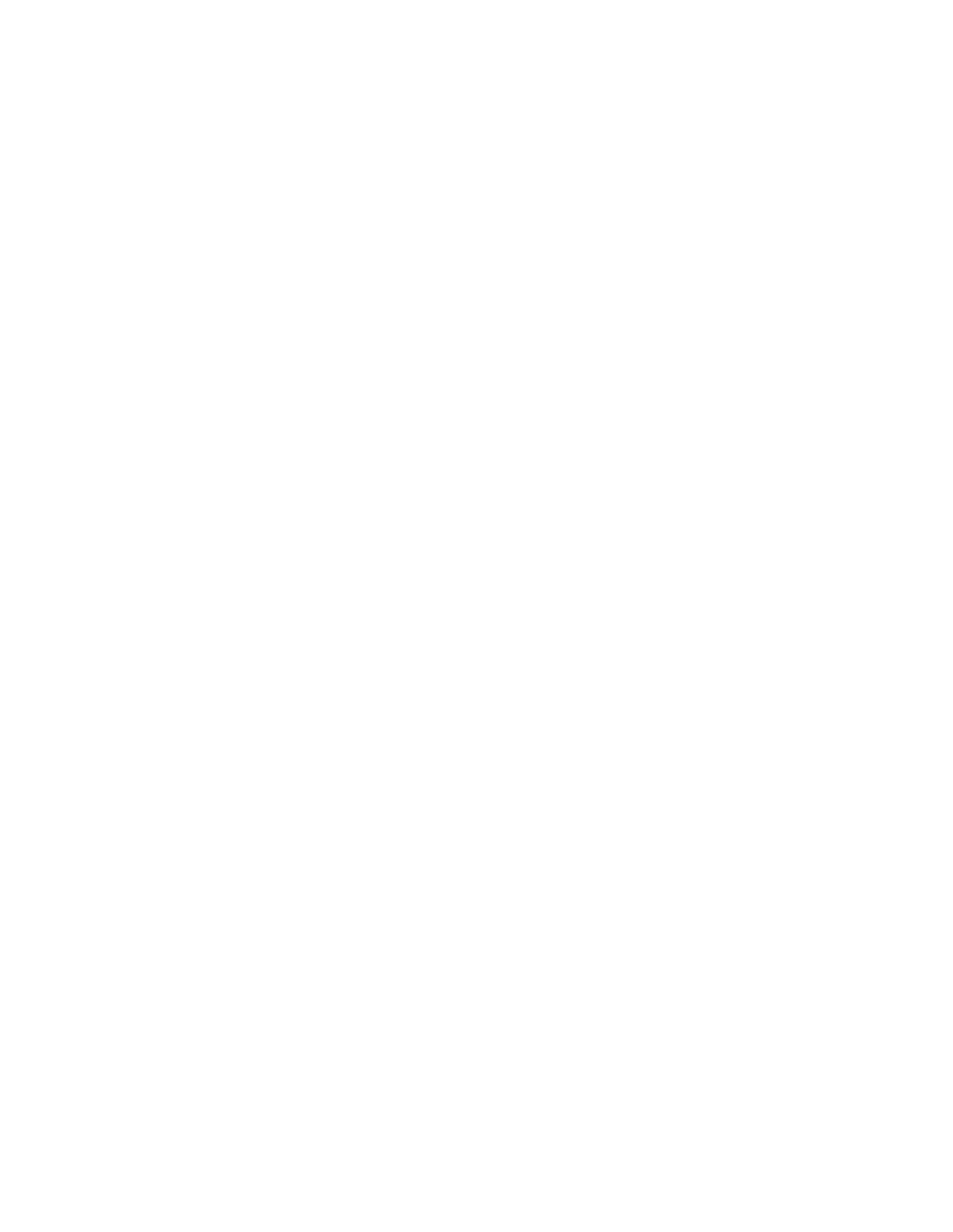## <span id="page-11-0"></span>**H.R. 6751 – Banking Transparency for Sanctioned Persons Act of 2018, as amended (Rep. Love, R-UT)**

**CONTACT:** [Jennifer Weinhart,](mailto:jennifer.weinhart@mail.house.gov) 202-226-0706

## **FLOOR SCHEDULE:**

Scheduled for consideration on September 26, 2018, under a suspension of the rules which requires a 2/3 majority for final passage.

## **TOPLINE SUMMARY:**

[H.R. 6751](https://docs.house.gov/billsthisweek/20180924/HR6751.pdf) would require the Treasury Secretary to issue a report to Congress every 180 days on financial services benefitting state sponsors of terror, human rights abusers, and corrupt officials.

## **COST:**

The Congressional Budget Office (CBO) estimate is not yet available.

Rule 28(a)(1) of the Rules of the Republican Conference prohibit measures from being scheduled for consideration under suspension of the rules without an accompanying cost estimate. Rule 28(b) provides that the cost estimate requirement may be waived by a majority of the Elected Leadership.

## **CONSERVATIVE CONCERNS:**

- **Expand the Size and Scope of the Federal Government?** No.
- **Encroach into State or Local Authority?** No.
- **Delegate Any Legislative Authority to the Executive Branch?** No.
- **Contain Earmarks/Limited Tax Benefits/Limited Tariff Benefits?** No.

## **DETAILED SUMMARY AND ANALYSIS:**

H.R. 6751 would require the Treasury Secretary to issue a report to Congress every 180 days on financial services benefitting state sponsors of terror, human rights abusers, and corrupt officials. The Treasury Secretary may waive the report requirements if they have received credible assurances that the foreign financial institution has or will immediately cease the provision of financial services to prohibited individuals, or state sponsors of terror or if they have certified to Congress the waiver is in the national interest. The reporting requirement would sunset seven years following enactment.

#### **COMMITTEE ACTION:**

H.R. 6751 was introduced on September 7, 2018, and was referred to the House Committee on Financial Services, where it was ordered reported by [a vote](https://financialservices.house.gov/uploadedfiles/crpt-115-hmtg-ba00-fc201-20180913.pdf) of 48-0 on September 13, 2018.

#### **ADMINISTRATION POSITION:**

A Statement of Administration Policy is not available.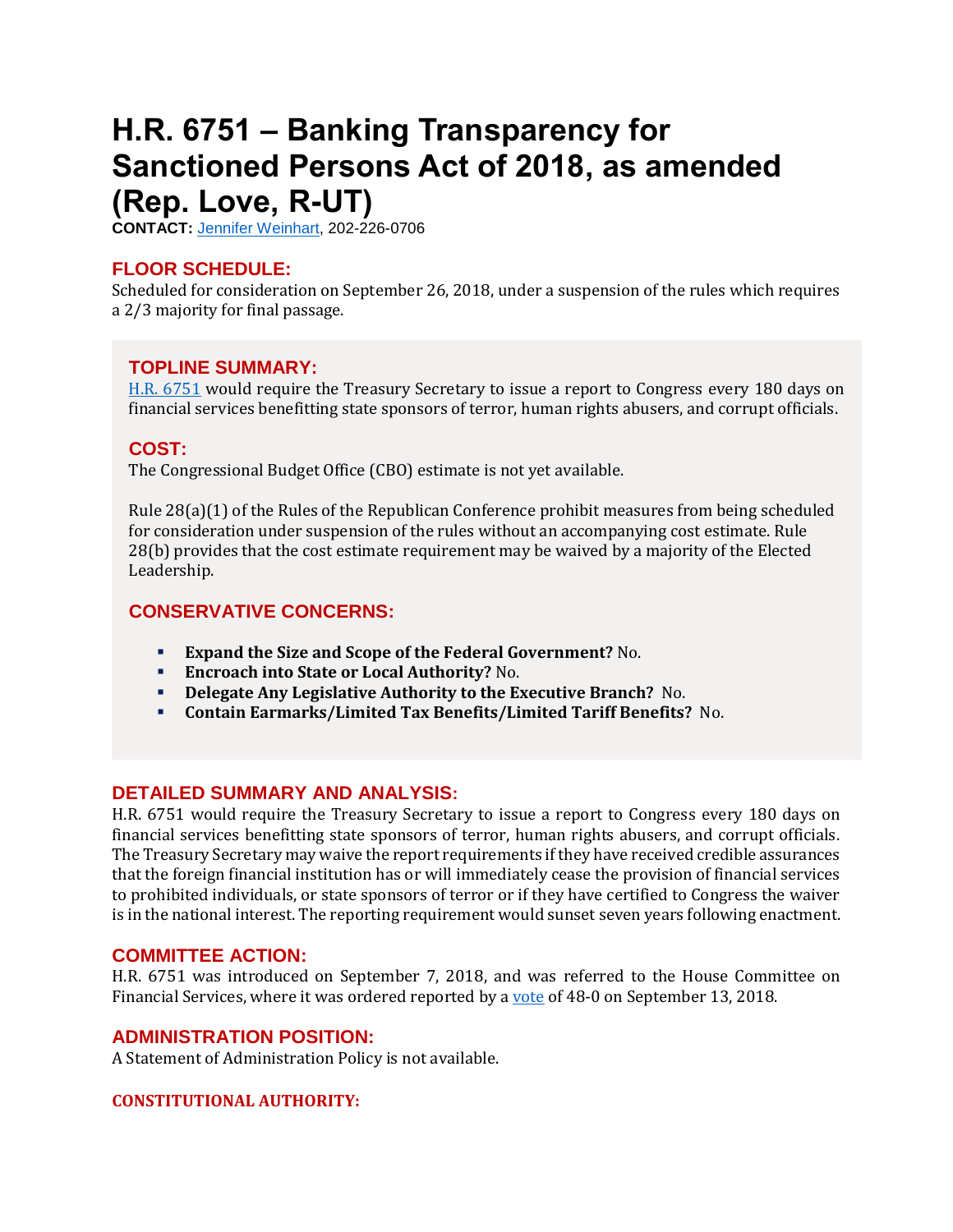"Congress has the power to enact this legislation pursuant to the following: Article 1, Section 8, Clause 3 (``To regulate Commerce with foreign Nations, and among the several States, and with the Indian Tribes'')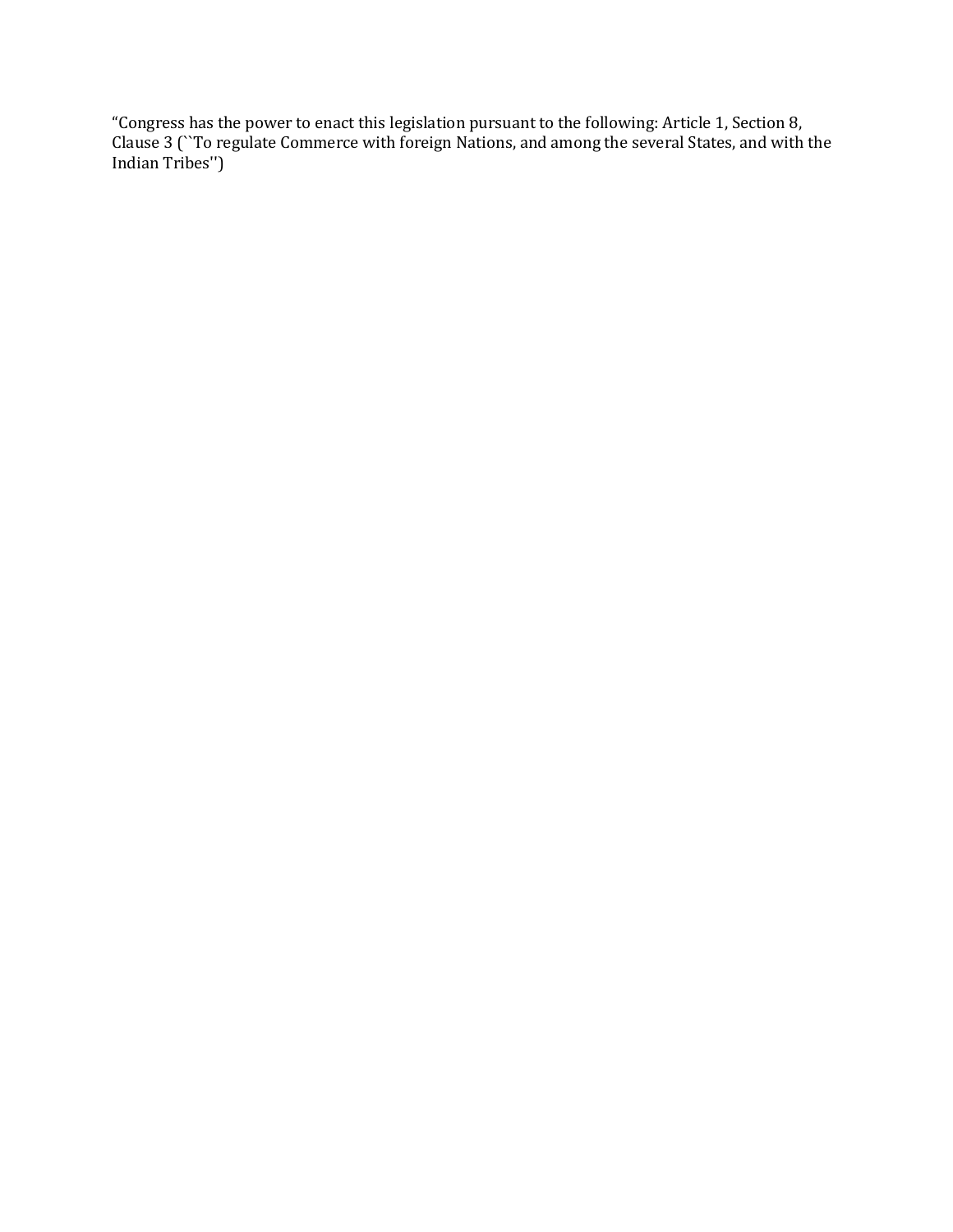# <span id="page-13-0"></span>**H.R. 3834 — 9/11 Heroes Medal of Valor Act of 2017 (Rep. Crowley, D-NY)**

**CONTACT:** [Nicholas Rodman,](mailto:nicholas.rodman@mail.house.gov) 202-226-8576

## **FLOOR SCHEDULE:**

Scheduled for consideration on September 26, 2018, under suspension of the rules, which requires 2/3 vote for passage.

## **TOPLINE SUMMARY:**

[H.R. 3834](https://docs.house.gov/billsthisweek/20180924/HR3834.pdf) would authorize members of public safety agencies who died of 9/11-related health conditions to be eligible for the Presidential 9/11 Heroes Medal of Valor.

## **COST:**

No Congressional Budget Office (CBO) is available.

Rule 28(a)(1) of the Rules of the Republican Conference prohibit measures from being scheduled for consideration under suspension of the rules without an accompanying cost estimate. Rule 28(b) provides that the cost estimate requirement may be waived by a majority of the Elected Leadership.

## **CONSERVATIVE CONCERNS:**

- **Expand the Size and Scope of the Federal Government?** No.
- **Encroach into State or Local Authority?** No.
- **Delegate Any Legislative Authority to the Executive Branch?** No.
- **Contain Earmarks/Limited Tax Benefits/Limited Tariff Benefits?** No.

## **DETAILED SUMMARY AND ANALYSIS:**

H.R. 3834 would authorize an individual who was a public safety officer who participated in the response at any point during the period beginning on September 11, 2001, and ending on July 31, 2002, to the terrorist attacks on the World Trade Center, the terrorist attack on the Pentagon, or the terrorist attack that resulted in the crash of the fourth airplane in Pennsylvania; and died as a result of such participation thereafter as a result of a WTC-related health condition would be eligible for the [9/11 Heroes Medal of Valor.](https://web.archive.org/web/20080807171355/http:/www.ojp.usdoj.gov/911medalofvalor/)

#### **COMMITTEE ACTION:**

H.R. 3834 was introduced on September 26, 2017, and was referred to the House Committee on Financial Services.

#### **ADMINISTRATION POSITION:**

A Statement of Administration Policy is not available.

#### **CONSTITUTIONAL AUTHORITY:**

According to the sponsor: "Congress has the power to enact this legislation pursuant to the following: Article I, Section 8, Clause 18: "The Congress shall have Power [...] to make all laws, which shall be necessary and proper for carrying into execution the foregoing powers."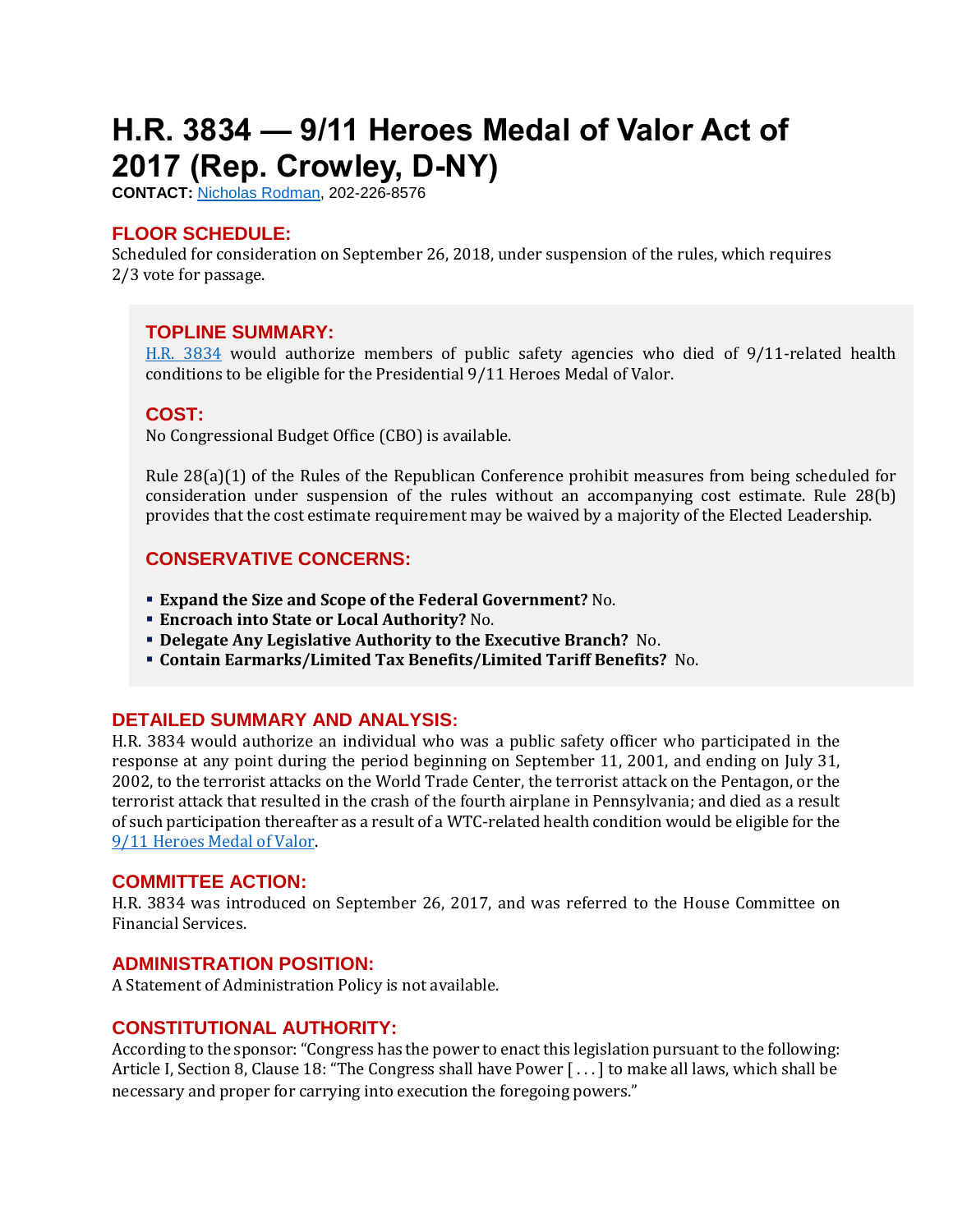# <span id="page-14-0"></span>**H.R. 754 — Anwar Sadat Centennial Celebration Act (Rep. Stewart, R-UT)**

**CONTACT:** [Nicholas Rodman,](mailto:nicholas.rodman@mail.house.gov) 202-226-8576

## **FLOOR SCHEDULE:**

Scheduled for consideration on September 26, 2018, under suspension of the rules, which requires 2/3 vote for passage.

## **TOPLINE SUMMARY:**

[H.R. 754](https://docs.house.gov/billsthisweek/20180924/HR754.pdf) would direct the Speaker of the House of Representatives and the President pro tempore of the Senate to arrange for the posthumous award of a Congressional Gold Medal to [Anwar Sadat,](https://www.nobelprize.org/prizes/peace/1978/al-sadat/facts/) former President of Egypt in recognition of his achievements and heroic actions to attain comprehensive peace in the Middle East.

## **COST:**

No Congressional Budget Office (CBO) is available.

Rule 28(a)(1) of the Rules of the Republican Conference prohibit measures from being scheduled for consideration under suspension of the rules without an accompanying cost estimate. Rule 28(b) provides that the cost estimate requirement may be waived by a majority of the Elected Leadership.

## **CONSERVATIVE CONCERNS:**

- **Expand the Size and Scope of the Federal Government?** No.
- **Encroach into State or Local Authority?** No.
- **Delegate Any Legislative Authority to the Executive Branch?** No.
- **Contain Earmarks/Limited Tax Benefits/Limited Tariff Benefits?** No.

## **DETAILED SUMMARY AND ANALYSIS:**

H.R. 754 would direct the Speaker of the House of Representatives and the President pro tempore of the Senate to arrange for the posthumous award of a Congressional Gold Medal to Anwar Sadat, former President of Egypt in recognition of his achievements and heroic actions to attain comprehensive peace in the Middle East. The Secretary of the Treasury shall strike a gold medal with suitable emblems, devices, and inscriptions.

The gold medal shall be presented to the widow of Anwar Sadat, Jehan Sadat; or if Jehan Sadat is unavailable, the next of kin of Jehan Sadat; and a representative of the Government of Egypt. A list of cosponsors can be found [here.](http://lis.gov/cgi-lis/bdquery/D?d115:1:././temp/~bdcPMj:@@@P:dbs=n:|//www.lis.gov/billsumm/billsumm.php?id=2|)

According to the findings of the bill: "[in] 1978, both President Sadat and Prime Minister Begin [of Israel] were awarded the Nobel Peace Prize for signing the Peace Treaty, which made Egypt the first Arab country to officially recognize Israel."

## **COMMITTEE ACTION:**

H.R. 754 was introduced on January 31, 2017, and was referred to the House Committee on Financial Services.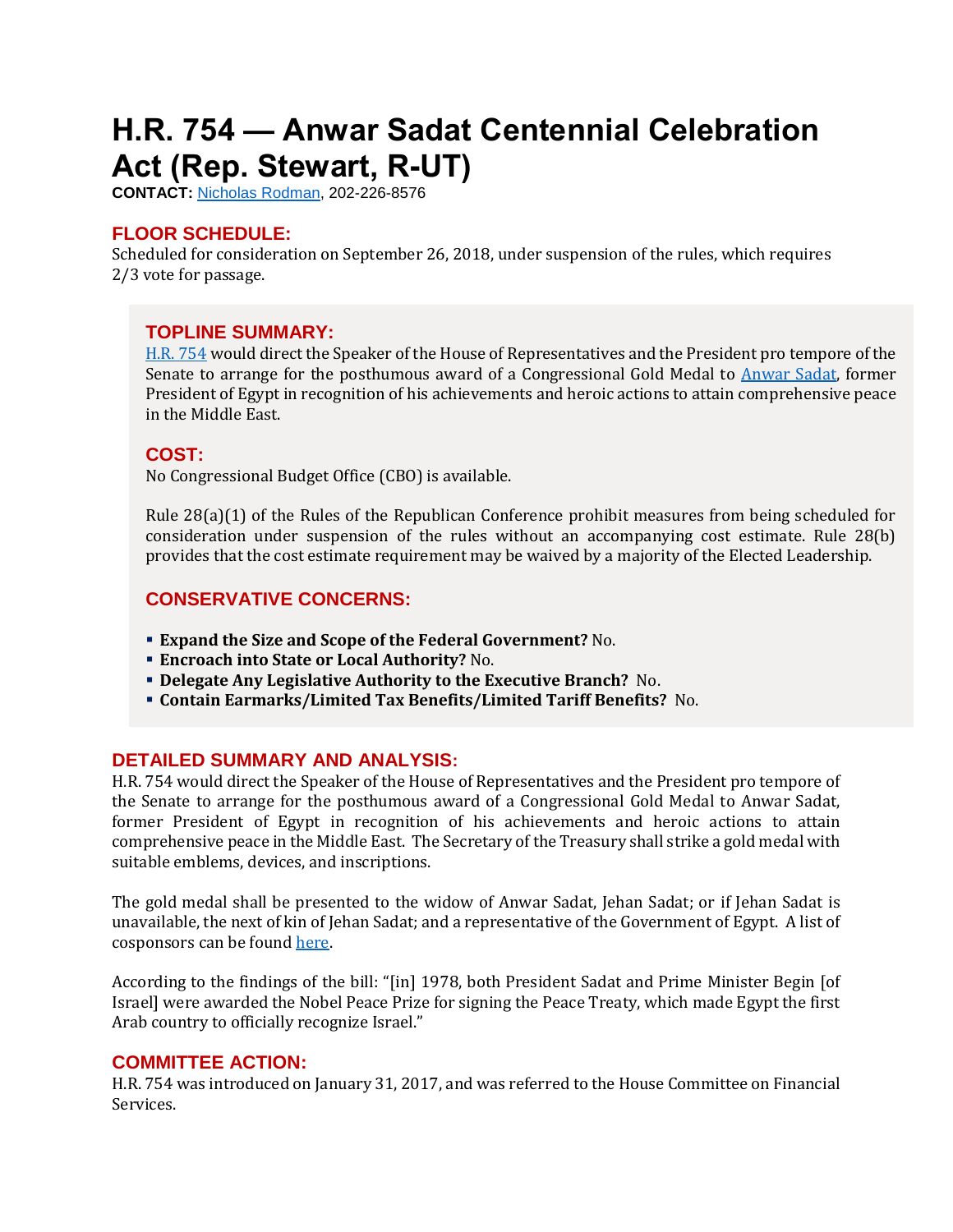## **ADMINISTRATION POSITION:**

A Statement of Administration Policy is not available.

## **CONSTITUTIONAL AUTHORITY:**

According to the sponsor: "Congress has the power to enact this legislation pursuant to the following: Article one, Section eight." No enumerating clause was listed.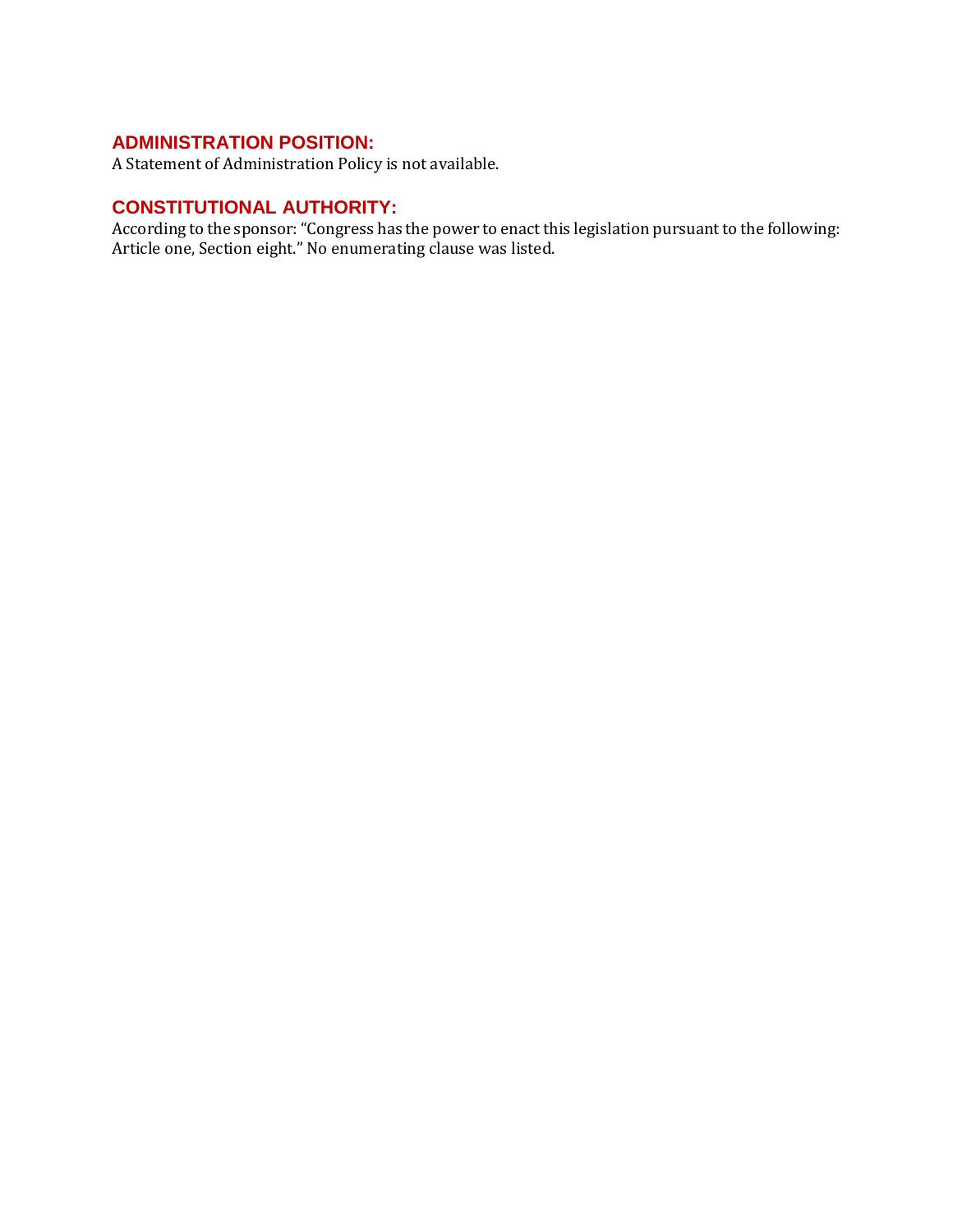# <span id="page-16-0"></span>**H.R. 4809 — Guidance Out of Darkness (GOOD) Act (Rep. Walker, R-NC)**

**CONTACT:** [Noelani Bonifacio,](mailto:Noelani.Bonifacio@mail.house.gov) 202-226-9719

## **FLOOR SCHEDULE:**

Expected to be considered September 13, 2018, under suspension of the rules, which requires a 2/3 majority for passage.

## **TOPLINE SUMMARY:**

[H.R. 4809](https://docs.house.gov/billsthisweek/20180910/HR4809.pdf) would require the head of an agency to publish guidance documents online.

#### **COST:**

The Congressional Budget Office (CBO) [estimates](https://www.cbo.gov/system/files?file=115th-congress-2017-2018/costestimate/hr4809.pdf) that implementing H.R. 4809 would have no significant cost. CBO estimates any net changes to be insignificant, and paygo would apply.

## **CONSERVATIVE VIEWPOINTS:**

- **Expand the Size and Scope of the Federal Government?** No
- **Encroach into State or Local Authority?** No.
- **Delegate Any Legislative Authority to the Executive Branch?** No.
- **Contain Earmarks/Limited Tax Benefits/Limited Tariff Benefits?** No.

## **DETAILED SUMMARY AND ANALYSIS:**

H.R. 4809 would require the head of an agency to publish guidance documents online.

#### **COMMITTEE ACTION:**

H.R. 4809 was introduced on January 16, 2018, and referred to the House Committee on Oversight and Government Reform. The bill was marked up on March 15, 2018, and the bill was reported by voice vote.

#### **ADMINISTRATION POSITION:**

A Statement of Administration Policy (SAP) is not available.

## **CONSTITUTIONAL AUTHORITY:**

According to the sponsor: "Congress has the power to enact this legislation pursuant to the following: "in Article I, Section 1, Clause 1; Article 1, Section 8, Clause 18; and Article 1, Section 9, Clause 7."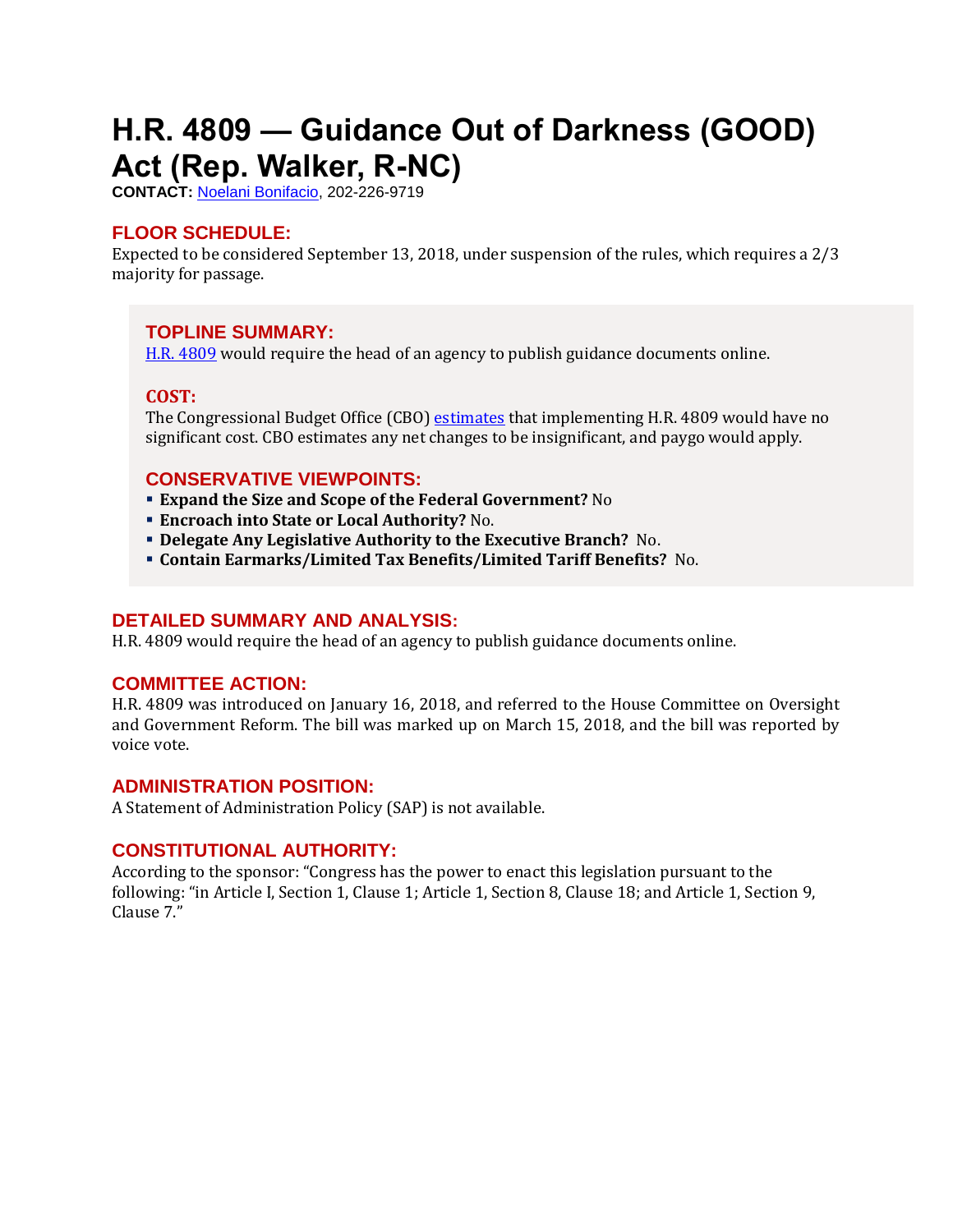# <span id="page-17-0"></span>**H.R. 3398 — REAL ID Act Modification for Freely Associated States Act (Rep. Young, R-AK)**

**CONTACT:** [Noelani Bonifacio,](mailto:Noelani.Bonifacio@mail.house.gov) 202-226-9719

#### **FLOOR SCHEDULE:**

Expected to be considered September 13, 2018, under suspension of the rules, which requires a 2/3 majority for passage.

#### **TOPLINE SUMMARY:**

[H.R. 3398](https://docs.house.gov/billsthisweek/20180910/HR3398.pdf) would allow the issuance of drivers licenses under the REAL ID [Act of 2005,](http://uscode.house.gov/view.xhtml?req=(title:49%20section:30301%20edition:prelim)%20OR%20(granuleid:USC-prelim-title49-section30301)&f=treesort&edition=prelim&num=0&jumpTo=true) to citizens of the Marshall Islands, Federated States of Micronesia, or the Republic of Palau who has been admitted to the U.S. as a nonimmigrant.

#### **COST:**

The Congressional Budget Office (CBO) [estimates](https://www.cbo.gov/system/files?file=115th-congress-2017-2018/costestimate/hr3398.pdf) that implementing H.R. 3398 would have no significant effect on the federal budget.

#### **CONSERVATIVE VIEWPOINTS:**

- **Expand the Size and Scope of the Federal Government?** No
- **Encroach into State or Local Authority?** No.
- **Delegate Any Legislative Authority to the Executive Branch?** No.
- **Contain Earmarks/Limited Tax Benefits/Limited Tariff Benefits?** No.

#### **DETAILED SUMMARY AND ANALYSIS:**

H.R. 3398 would allow the issuance of drivers licenses under the [REAL ID Act of 2005,](http://uscode.house.gov/view.xhtml?req=(title:49%20section:30301%20edition:prelim)%20OR%20(granuleid:USC-prelim-title49-section30301)&f=treesort&edition=prelim&num=0&jumpTo=true) to citizens of the Marshall Islands, Federated States of Micronesia, or the Republic of Palau who has been admitted to the U.S. as a nonimmigrant.

#### **COMMITTEE ACTION:**

H.R. 3398 was introduced on July 25, 2017, and referred to the House Committee on Oversight and Government Reform. The bill was marked up on February 6, 2018, and the bill was reported by voice vote.

#### **ADMINISTRATION POSITION:**

A Statement of Administration Policy (SAP) is not available.

## **CONSTITUTIONAL AUTHORITY:**

According to the sponsor: "Congress has the power to enact this legislation pursuant to the following: "Article I, Section 8, Clause 18 and Article 4, Section 3, Clause 2."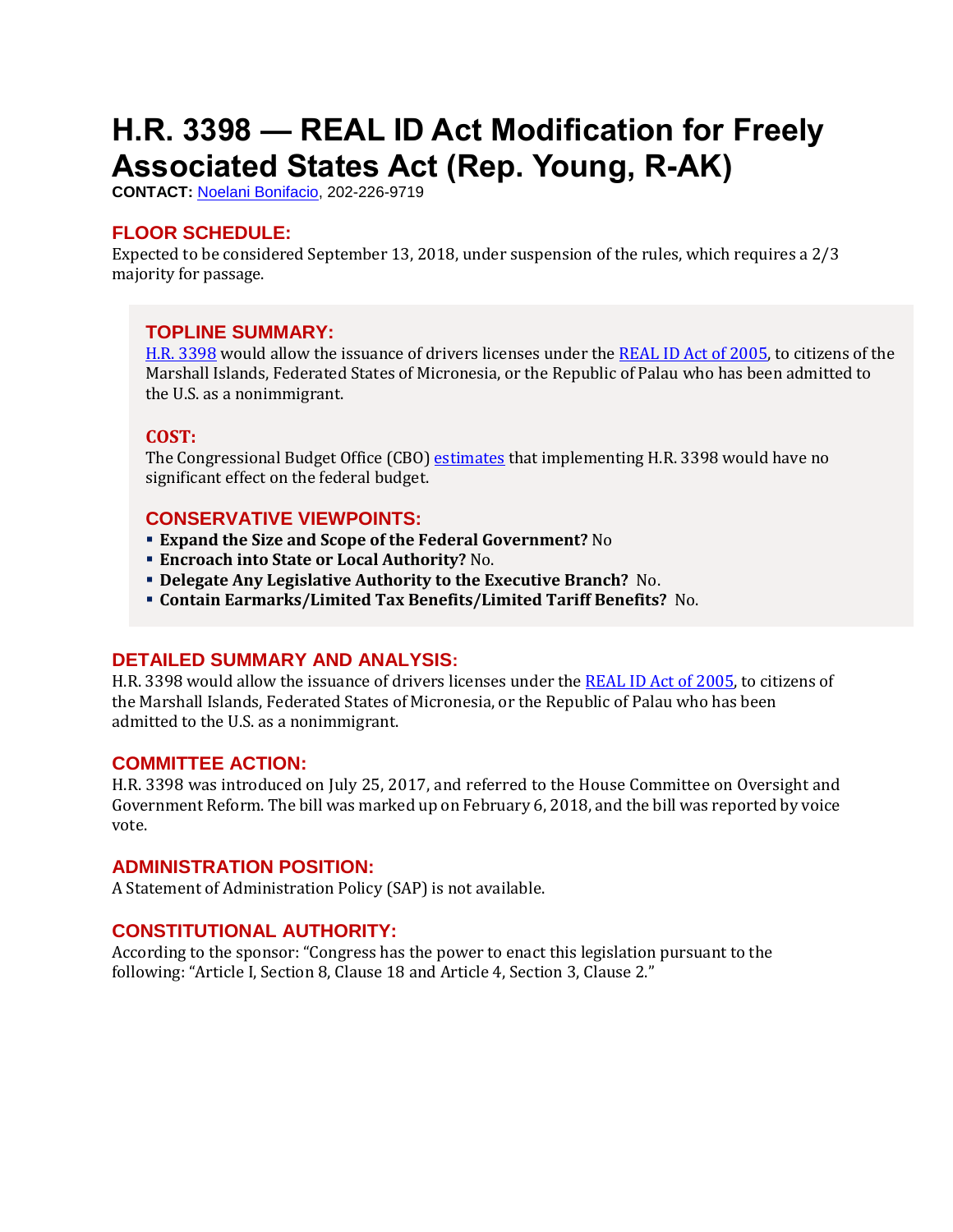# <span id="page-18-0"></span>**H.R. 4887 — GREAT Act (Rep. Foxx, R-NC)**

**CONTACT:** [Noelani Bonifacio,](mailto:Noelani.Bonifacio@mail.house.gov) 202-226-9719

## **FLOOR SCHEDULE:**

Expected to be considered September 13, 2018, under suspension of the rules, which requires a 2/3 majority for passage.

## **TOPLINE SUMMARY:**

[H.R. 4887](https://docs.house.gov/billsthisweek/20180910/HR4887-1.pdf) would require the secretary of the agency that issues the most federal awards, along with the director of the Office of Management and Budget, to establish government-wide standards for information reported by federal award recipients.

#### **COST:**

The Congressional Budget Office (CBO) [estimates](https://www.cbo.gov/system/files?file=2018-07/hr4887.pdf) that implementing H.R. 4887 cost \$50 million over the 2019-2023 period, subject to appropriation. The bill could affect direct spending, so paygo would apply.

## **CONSERVATIVE VIEWPOINTS:**

- **Expand the Size and Scope of the Federal Government?** No
- **Encroach into State or Local Authority?** No.
- **Delegate Any Legislative Authority to the Executive Branch?** No.
- **Contain Earmarks/Limited Tax Benefits/Limited Tariff Benefits?** No.

## **DETAILED SUMMARY AND ANALYSIS:**

H.R. 4887 would require the secretary of the agency that issues the most federal awards, along with the director of the Office of Management and Budget, to establish government-wide standards for information reported by federal award recipients.

Within two years, the secretary and director must issue the guidance to all agencies, which must apply the standards to all reporting by federal grant and cooperative agreement award recipients.

The head of each agency is require to ensure all grants and cooperative agreements use data standards for all future information collection within three years of enactment.

Audits required under [31 U.S.C. 7502,](http://uscode.house.gov/view.xhtml?req=(title:31%20section:7502%20edition:prelim)%20OR%20(granuleid:USC-prelim-title31-section7502)&f=treesort&edition=prelim&num=0&jumpTo=true) would also be subject to the data reporting requirements.

The bill would require the secretary and director to enable the collection, public display and maintenance of federal award information as a government wide data set within four years.

The bill does not authorize additional funds.

#### **COMMITTEE ACTION:**

H.R. 4887 was introduced on January 29, 2018, and referred to the House Committee on Oversight and Government Reform. The bill was marked up on February 6, 2018, and the bill was reported by voice vote.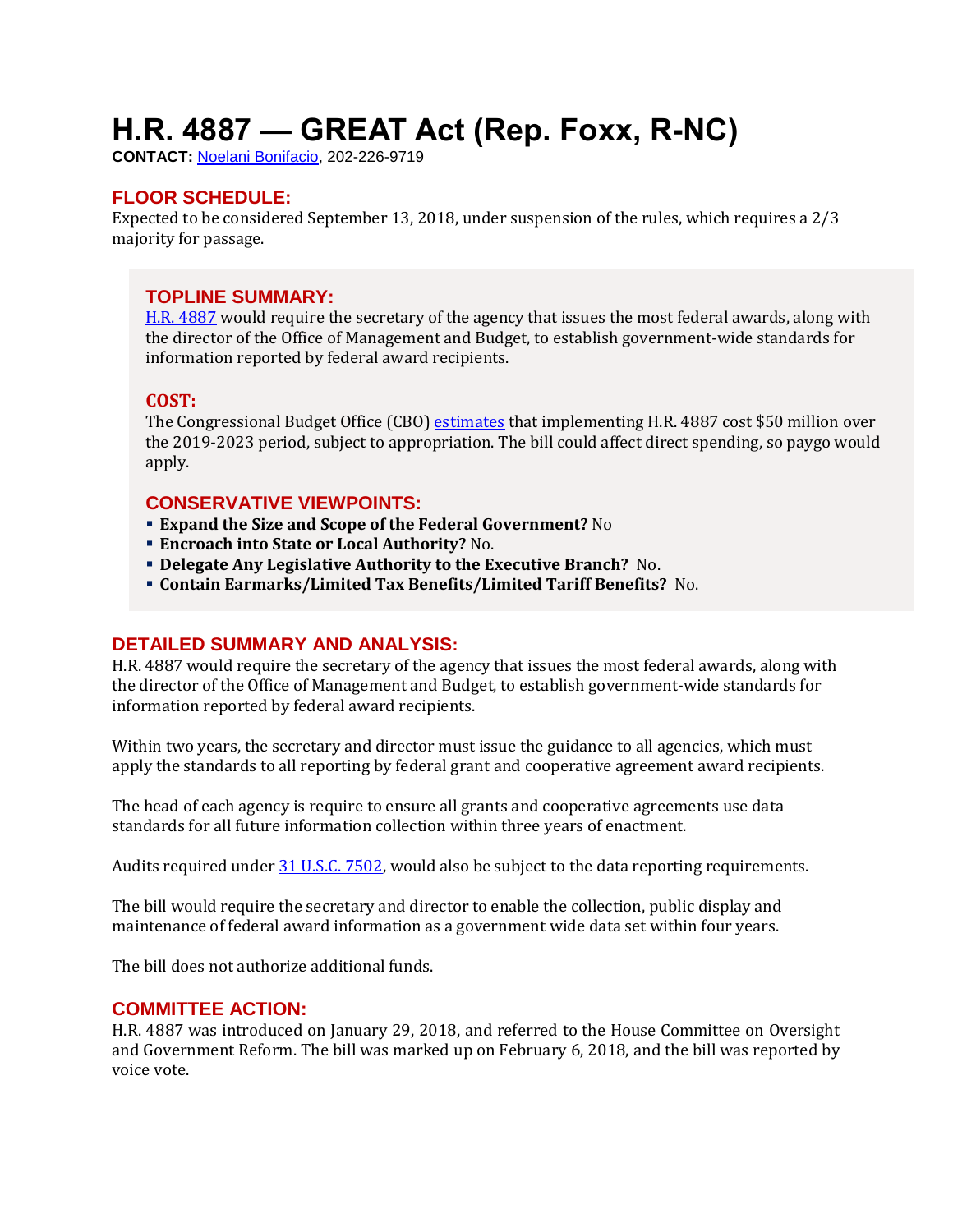## **ADMINISTRATION POSITION:**

A Statement of Administration Policy (SAP) is not available.

## **CONSTITUTIONAL AUTHORITY:**

According to the sponsor: "Congress has the power to enact this legislation pursuant to the following: "Article 1, Section 8, Clause 18 of the Constitution grants the Congress the authority to enact this law."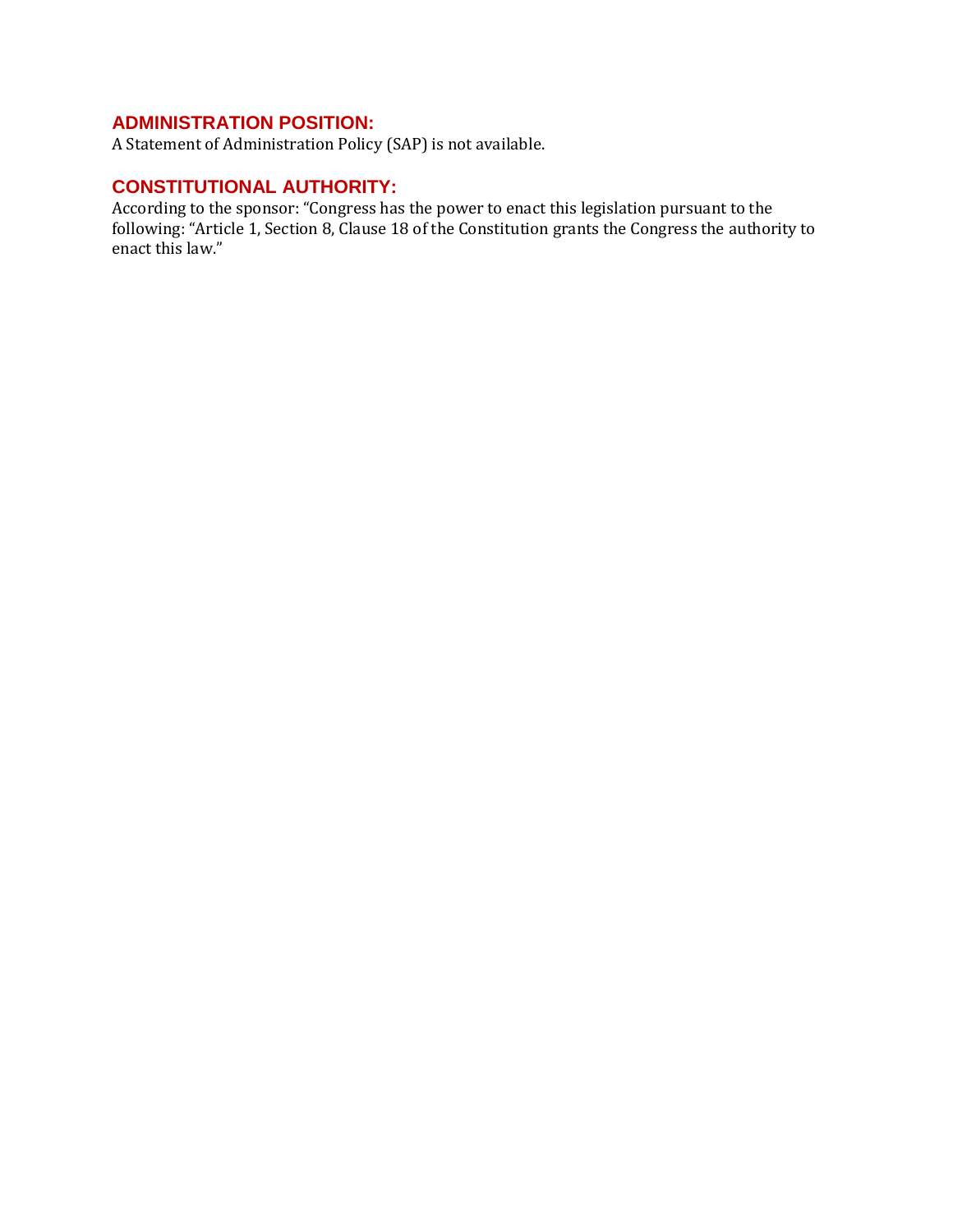# <span id="page-20-0"></span>**H.R. 4431 — Correcting Miscalculations in Veterans' Pensions Act (Rep. Carter, R-GA)**

**CONTACT:** [Noelani Bonifacio,](mailto:Noelani.Bonifacio@mail.house.gov) 202-226-9719

## **FLOOR SCHEDULE:**

Expected to be considered September 13, 2018, under suspension of the rules, which requires a 2/3 majority for passage.

## **TOPLINE SUMMARY:**

[H.R. 4431](https://docs.house.gov/billsthisweek/20180910/HR4431.pdf) would allow for an employing agency to pay additional interest if the agency makes an administrative error when calculating military service deposit.

## **COST:**

The Congressional Budget Office (CBO) [estimates](https://www.cbo.gov/system/files?file=2018-09/hr4431.pdf) that implementing H.R. 4431 would cost less than \$500,000 over the 2019-2023 period, subject to appropriations. The bill would increase direct spending and revenue by less than \$500,000 over the 2019-2028 period. Since the bill would affect direct spending, paygo would apply.

## **CONSERVATIVE VIEWPOINTS:**

- **Expand the Size and Scope of the Federal Government?** No
- **Encroach into State or Local Authority?** No.
- **Delegate Any Legislative Authority to the Executive Branch?** No.
- **Contain Earmarks/Limited Tax Benefits/Limited Tariff Benefits?** No.

## **DETAILED SUMMARY AND ANALYSIS:**

H.R. 4431 would allow for an employing agency to pay additional interest if the agency makes an administrative error when calculating military service deposit.

Current law allows federal employees to include military service when calculating retirement benefits, if they deposit the retirement contribution amount that would have been paid in civilian service. If an administrative error occurs, an employee must contribute the additional funds, plus interest. This bill would allow the employing agency to pay the interest if the additional funds must be contributed because of an administrative error.

## **COMMITTEE ACTION:**

H.R. 4431 was introduced on November 16, 2017 and referred to the House Committee on Oversight and Government Reform. The bill was marked up on November 30, 2017, and the bill was reported by voice vote.

## **ADMINISTRATION POSITION:**

A Statement of Administration Policy (SAP) is not available.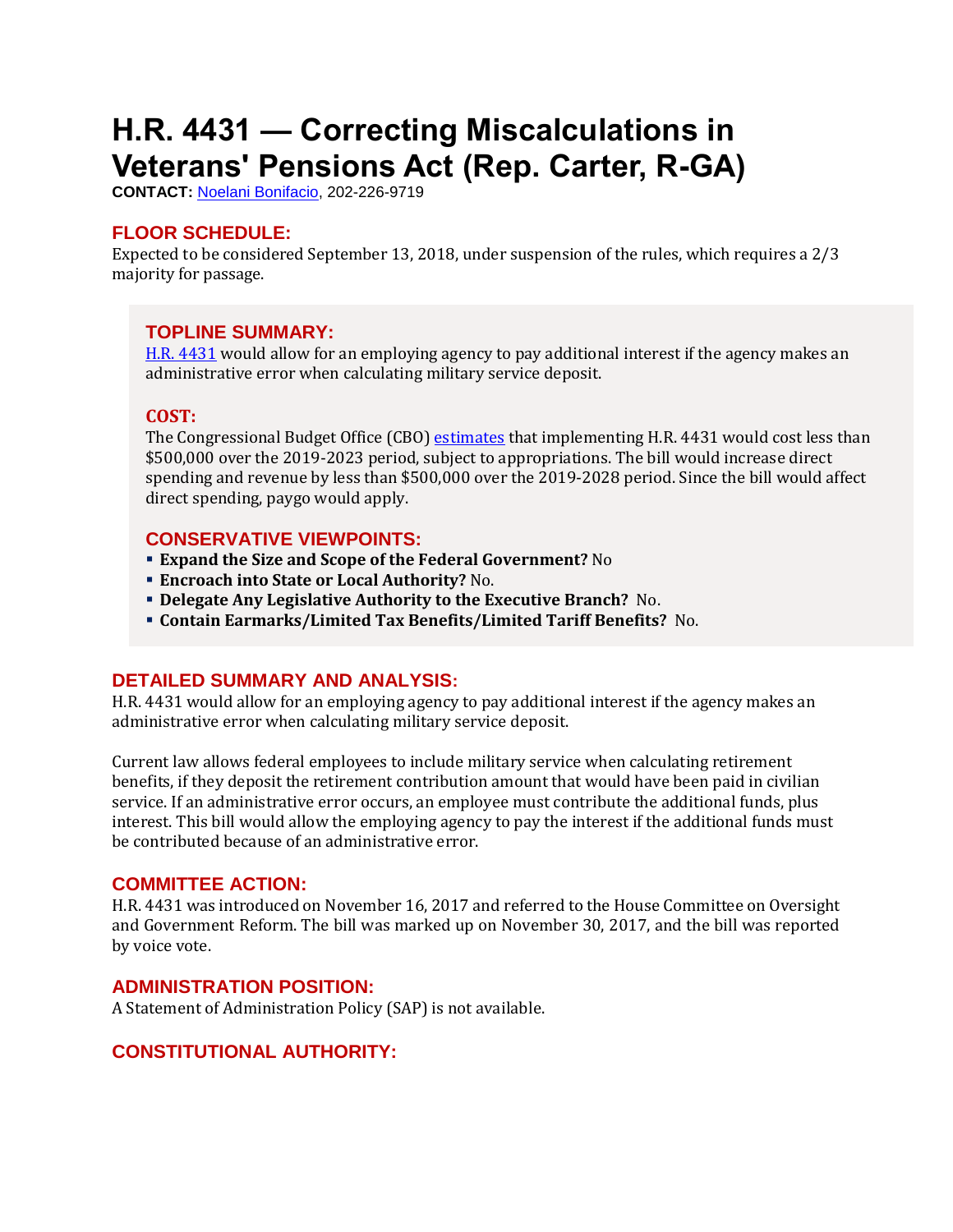According to the sponsor: "Congress has the power to enact this legislation pursuant to the following: ``The Congress enacts this bill pursuant to Clause 1 of Section 8 of Article I of the United States Constitution and Amendment XVI of the United States Constitution."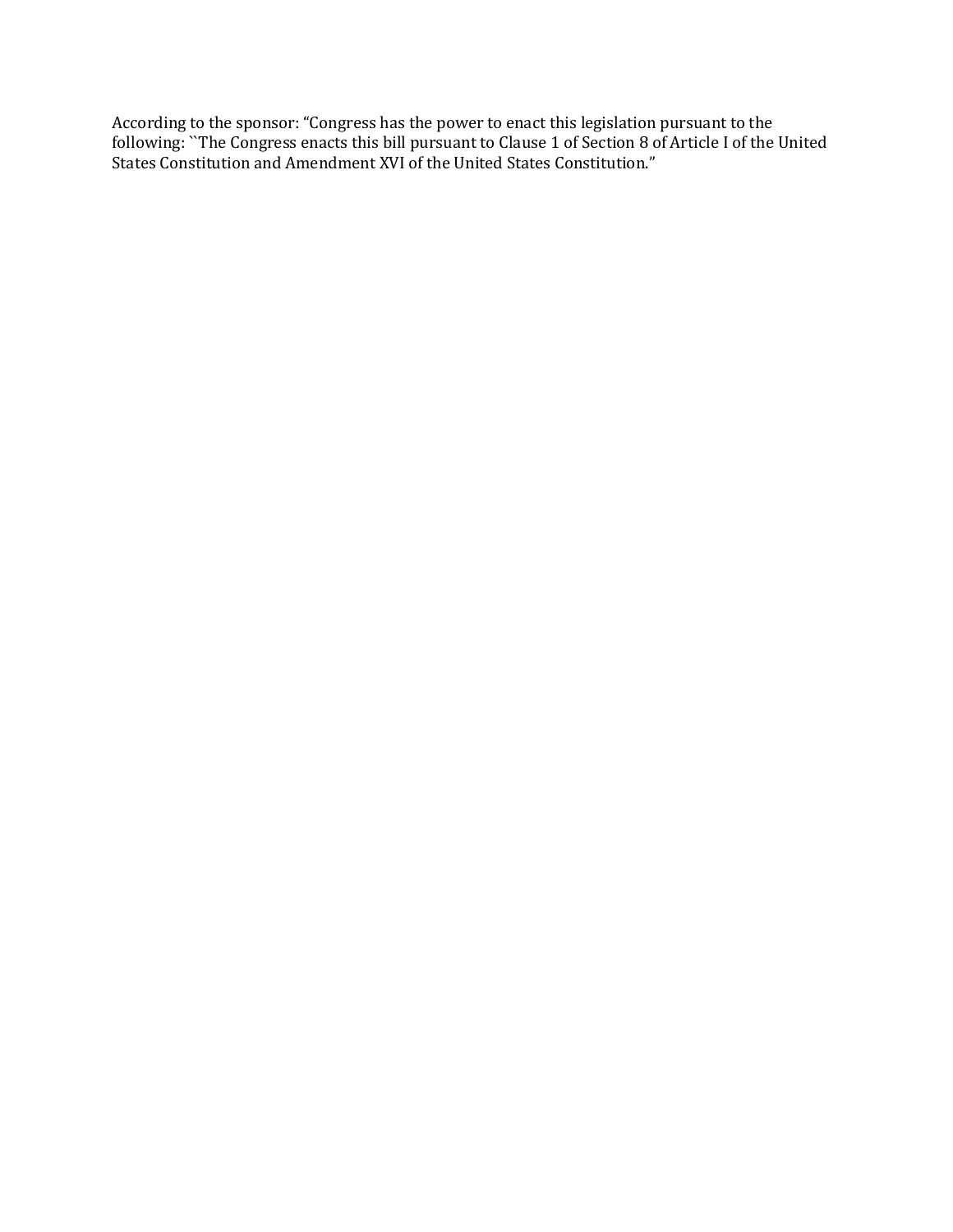# <span id="page-22-0"></span>**H.R. 4917 — IG Subpoena Authority Act (Rep. Russell, R-OK)**

**CONTACT:** [Noelani Bonifacio,](mailto:Noelani.Bonifacio@mail.house.gov) 202-226-9719

## **FLOOR SCHEDULE:**

Expected to be considered September 13, 2018, under suspension of the rules, which requires a 2/3 majority for passage.

## **TOPLINE SUMMARY:**

[H.R. 4917](https://docs.house.gov/billsthisweek/20180910/HR4917.pdf) would expand the authority granted to inspector generals at certain agencies to subpoena witnesses to testify.

## **COST:**

The Congressional Budget Office (CBO) [estimates](https://www.cbo.gov/system/files?file=115th-congress-2017-2018/costestimate/hr4917.pdf) that implementing H.R. 4917 would have an insignificant net change in direct spending, and paygo would apply. The bill would not affect revenues.

## **CONSERVATIVE VIEWPOINTS:**

- **Expand the Size and Scope of the Federal Government?** No
- **Encroach into State or Local Authority?** No.
- **Delegate Any Legislative Authority to the Executive Branch?** No.
- **Contain Earmarks/Limited Tax Benefits/Limited Tariff Benefits?** No.

## **DETAILED SUMMARY AND ANALYSIS:**

H.R. 4917 would expand the authority granted to inspector generals at certain agencies to subpoena witnesses to testify. This authority may not be delegated.

An inspector general would be required to submit a subpoena request to a panel for approval prior to issuance. The request must be approved or denied within 10 days. The attorney general has ten days to object to the issuance of the subpoena if it will interfere with an ongoing investigation.

#### **COMMITTEE ACTION:**

H.R. 4917 was introduced on February 2, 2018, and referred to the House Committee on Oversight and Government Reform. The bill was marked up on May 29, 2018, and the bill was reported by voice vote.

#### **ADMINISTRATION POSITION:**

A Statement of Administration Policy (SAP) is not available.

## **CONSTITUTIONAL AUTHORITY:**

According to the sponsor: "Congress has the power to enact this legislation pursuant to the following: "Article I, Section 8, Clause 18."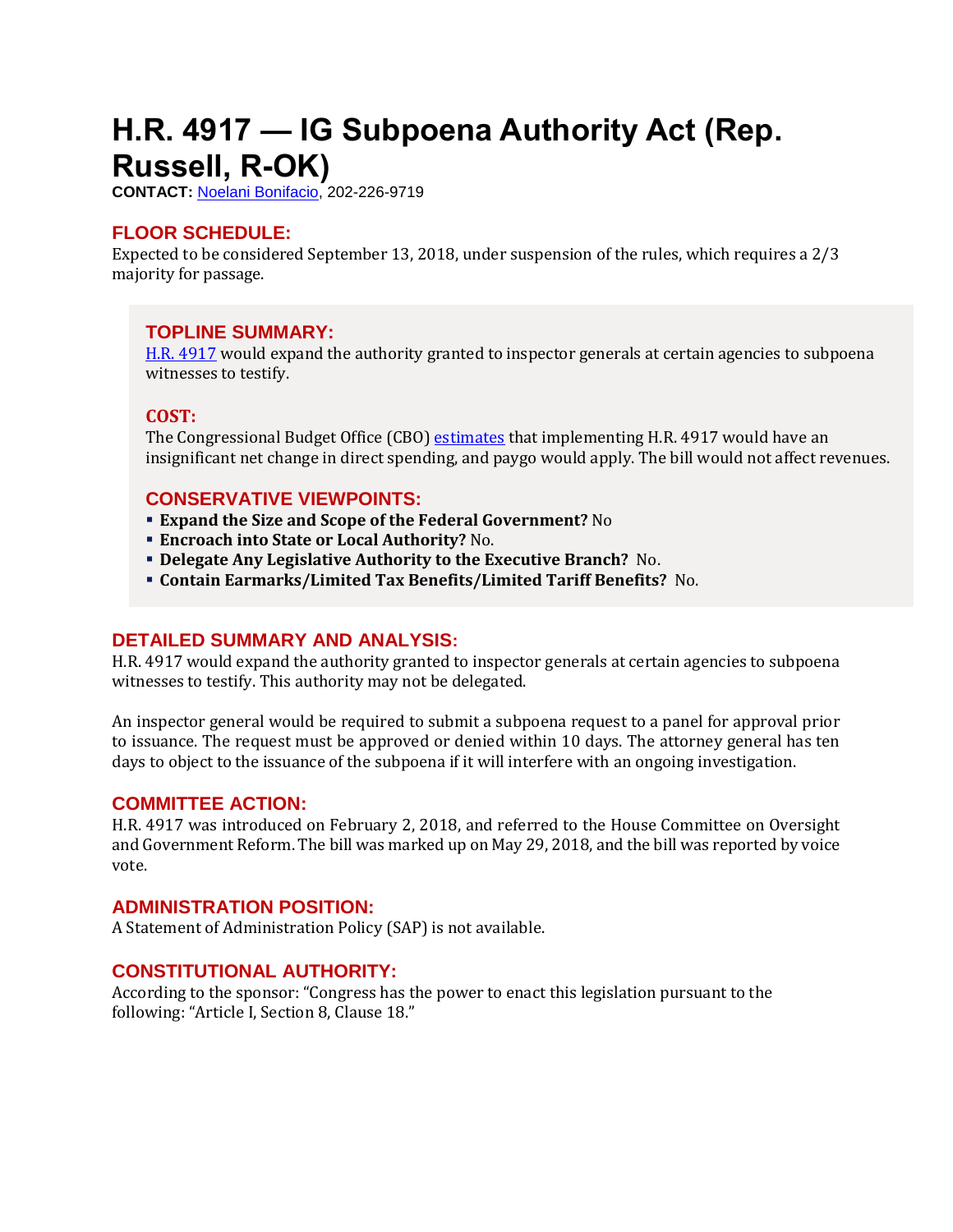# <span id="page-23-0"></span>**H.R. 5896 – Border Patrol Agent Pay Reform Amendments Act of 2018 (Rep. Hurd, R-TX)**

**CONTACT:** [Noelani Bonifacio,](mailto:Noelani.Bonifacio@mail.house.gov) 202-226-9719

## **FLOOR SCHEDULE:**

Expected to be considered September 25, 2018, under suspension of the rules, which requires a 2/3 majority for passage.

## **TOPLINE SUMMARY:**

[H.R. 5896](http://docs.house.gov/billsthisweek/20180924/HR5896.pdf) would make changes to the rate of pay certain border patrol agents may receive, overtime supplements, the rate of pay during advanced training, the retirement control period, alternative work schedules, and would make certain other changes related to border patrol agents' compensation.

## **COST:**

A Congressional Budget Office (CBO) cost estimate is not available at this time.

Rule 28(a)(1) of the Rules of the Republican Conference prohibit measures from being scheduled for consideration under suspension of the rules without an accompanying cost estimate. Rule 28(b) provides that the cost estimate requirement may be waived by a majority of the Elected Leadership.

## **CONSERVATIVE CONCERNS:**

- Expand the Size and Scope of the Federal Government? No.
- Encroach into State or Local Authority? No.
- Delegate Any Legislative Authority to the Executive Branch? No.
- Contain Earmarks/Limited Tax Benefits/Limited Tariff Benefits? No.

## **DETAILED SUMMARY AND ANALYSIS:**

H.R. 5896 would make changes to when border patrol agents must elect their rate of pay under [5](http://uscode.house.gov/view.xhtml?req=(title:5%20section:5550%20edition:prelim)%20OR%20(granuleid:USC-prelim-title5-section5550)&f=treesort&edition=prelim&num=0&jumpTo=true)  [U.S.C. 5550.](http://uscode.house.gov/view.xhtml?req=(title:5%20section:5550%20edition:prelim)%20OR%20(granuleid:USC-prelim-title5-section5550)&f=treesort&edition=prelim&num=0&jumpTo=true) 

Current law requires border patrol agents that work at U.S. Customs and Border Protection headquarters, as a training instructor, in an administrative position, or as a fitness instructor, to be assigned to the basic border rate of pay. The bill would remove this provision and replace it with a provision requiring a border patrol agent to be assigned a basic border patrol rate of pay during the period of initial training. The bill would also make certain other changes to determining the rate of pay for agents and how many agents may be allowed to be assigned the level 2 rate of pay.

The bill would remove a section that allowed U.S. Customs and Border Protection to assign rates of pay to ensure that the assignment during the three years prior to an agent becoming eligible for immediate retirement are consistent with the average border patrol rate of pay to which the agent has been assigned during the agent's career.

The bill would remove a provision that requires an agent to be paid at the level 1 rate of pay for the first 60 days of advanced training, and at the basic rate of pay for advanced training beyond 60 days.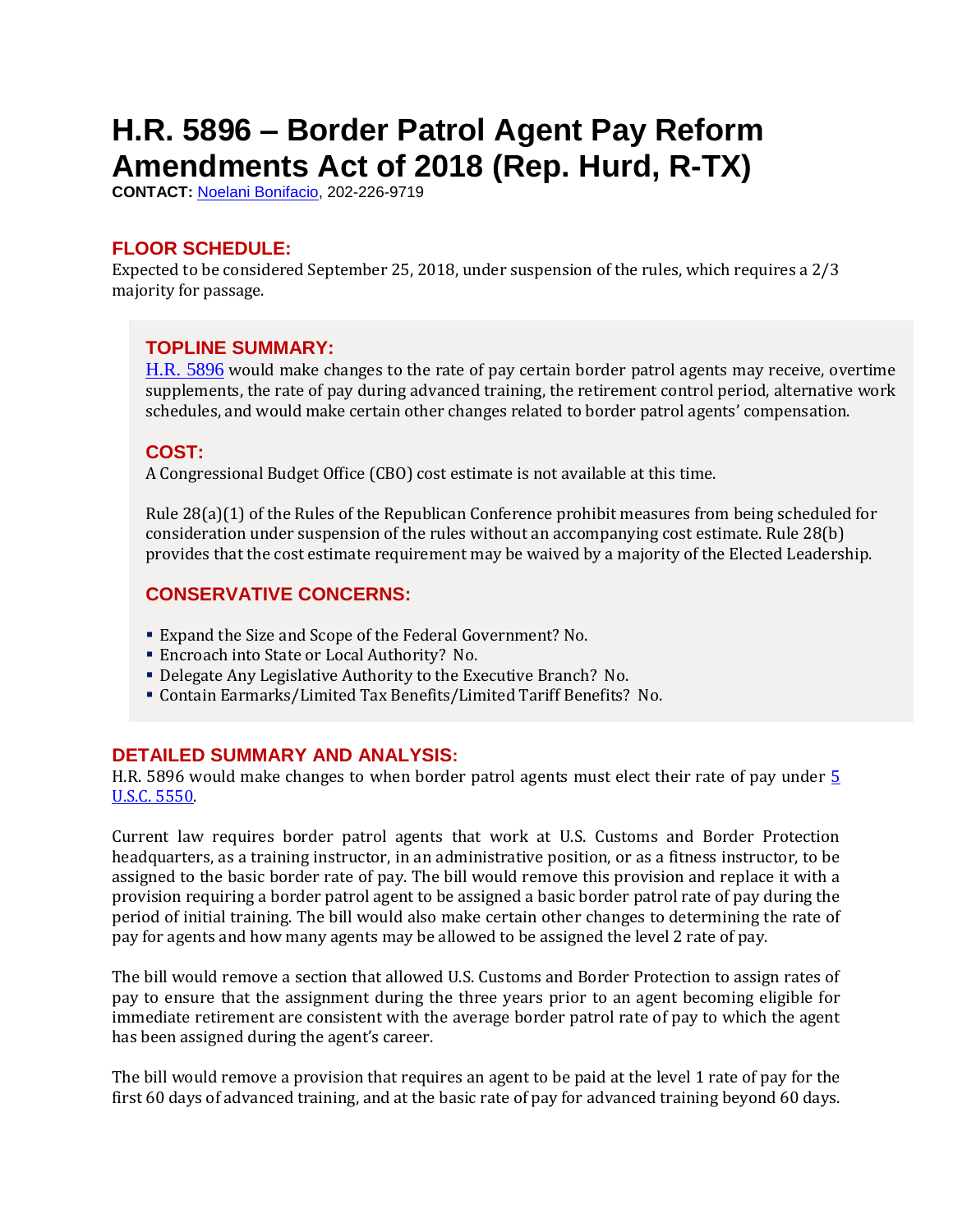An agent instead would be paid overtime, up to the required amount, if an agent participates in a full day of advanced training but does not perform the entire required amount of scheduled overtime. This may only be applied to 180 hours of a calendar year, after which the agent accrues a debt of hours for scheduled overtime not worked. The agent may reduce any debt of overtime hours by applying time off or travel after other forms of overtime or earned compensation time are exhausted.

The bill would make changes to when overtime supplements are to be treated as basic pay. The bill would calculate an agent's initial career average of assigned overtime supplement percentages as the average for the agent's career prior to the control period, which is three years prior to an agent meeting age and service requirements associated with an entitlement to an immediate annuity, continuing throughout the agent's career. During this period, the career average is recomputed at the end of each annual period. Periods of service prior to the first pay period of 2016 shall be included, and overtime supplement assigned during such periods are 25 percent.

Agents' annual lump-sum annual leave payments must include a deemed overtime supplement based on either the agent's actual overtime supplement percentage at separation, or the percentage of the agent's overtime supplement over the previous 26 pay periods, whichever is smaller.

The bill would prohibit scheduled overtime to be substituted for leave without pay on a day when a border patrol agent has a full day without pay.

The bill would allow for an agent receiving a level 2 rate of pay to be assigned an alternative work schedule that is a regular tour of duty with nine workdays per biweekly pay period with eight workdays, including nine hours of regular time and one hour of scheduled worktime, and one workday including eight hours of regular time per workday and two hours of scheduled overtime. An agent receiving a basic patrol rate of pay may be assigned a four day workweek with 10 hours of regular time each day. Agents on alternative work schedules may receive Sunday pay for the first eight hours worked on a Sunday, premium pay for the first eight hours worked on a holiday, and basic pay for all regular time hours that qualify for holiday time off pay when an agent is prevented from working during such regular time on a federal holiday.

The bill would require the Office of Personnel Management to promulgate regulations governing elections and assignments of rates of pay for newly hired agents who complete initial training, situations when an agent received multiple types of rate of pay in a biweekly pay period, or is employed for only part of a pay period, and the treatment of hours that are substituted for nonpay status hour during regular time.

The bill would take effect on the first pay period that occurs 90 days after enactment.

#### **COMMITTEE ACTION:**

H.R. 5896 was introduced on May 21, 2018, and referred to the House Committee on Oversight and Government Reform. The bill was marked up and reported by voice vote on May 23, 2018.

#### **ADMINISTRATION POSITION:**

No Statement of Administration Policy is available at this time.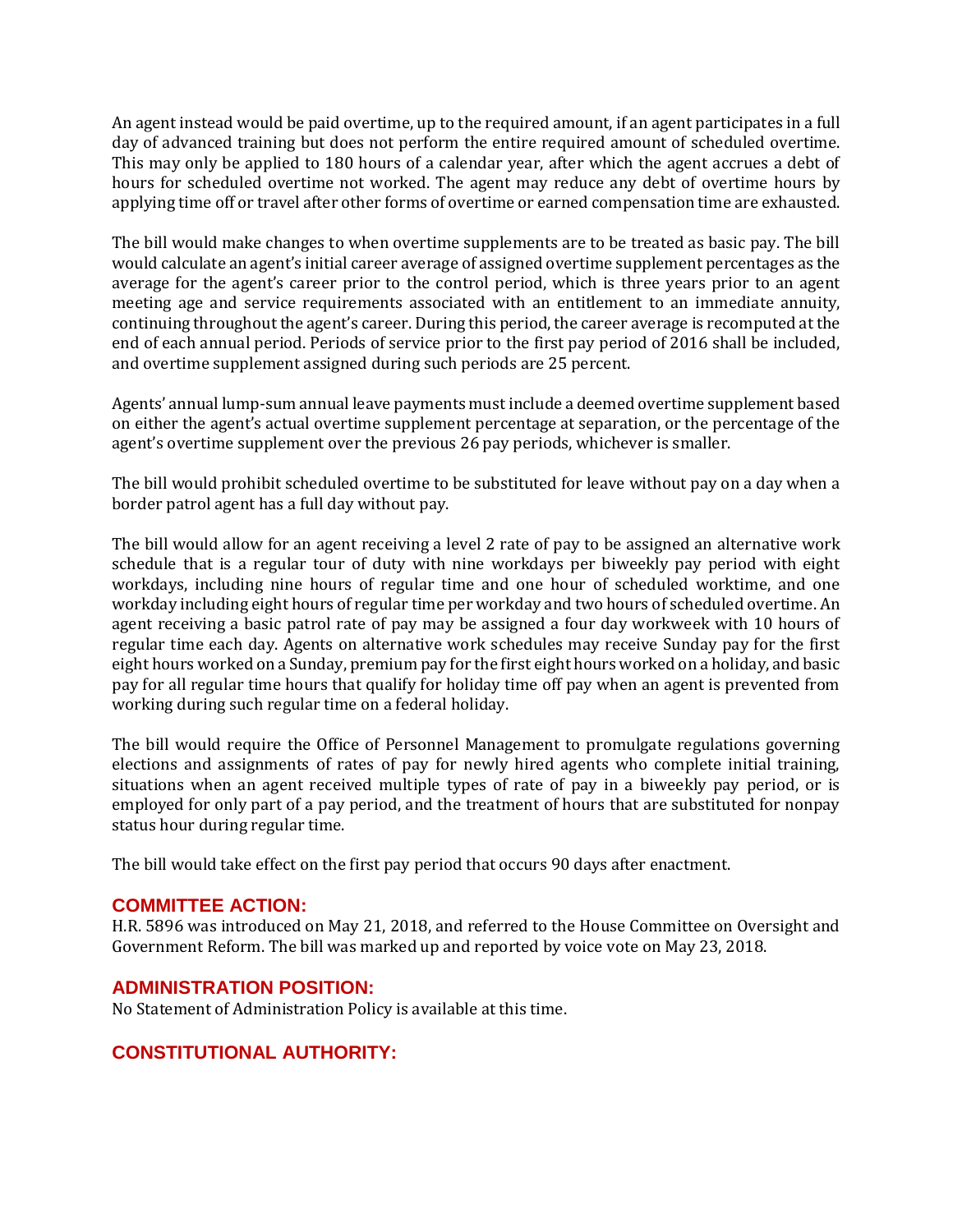According to the bill's sponsor: "Congress has the power to enact this legislation pursuant to the following: Article I, section 8 of the Constitution of the United States." No specific enumerating clause was cited.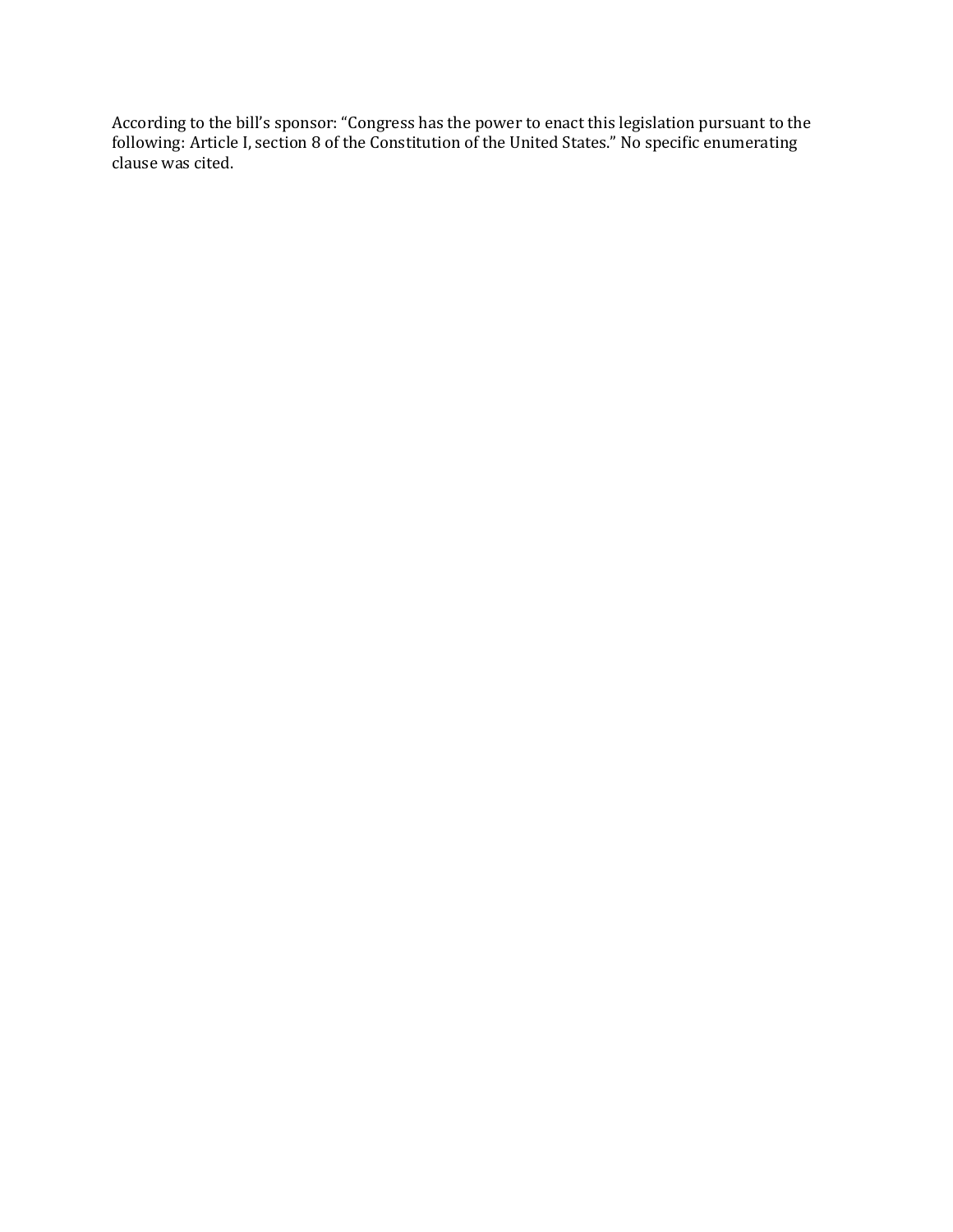# <span id="page-26-0"></span>**H.R. 6846 – To require the United States Postal Service to establish new ZIP codes, and for other purposes (Rep. Diaz-Balart, R-FL)**

**CONTACT:** [Noelani Bonifacio,](mailto:Noelani.Bonifacio@mail.house.gov) 202-226-9719

#### **FLOOR SCHEDULE:**

Expected to be considered September 25, 2018, under suspension of the rules, which requires a 2/3 majority for passage.

#### TOPLINE SUMMARY:

[H.R. 6846](http://docs.house.gov/billsthisweek/20180924/HR6846.pdf) would require the Postal Service to designate a single, unique ZIP cost for each of the following communities: (1) Miami Lakes, Florida; (2) Storey County, Nevada; (3) Flanders, Northampton, and Riverside in the Town of Southampton, New York; (3) Ocoee, Florida; and, (5) Glendale, New York.

#### COST:

A Congressional Budget Office (CBO) cost estimate is not available at this time.

Rule 28(a)(1) of the Rules of the Republican Conference prohibit measures from being scheduled for consideration under suspension of the rules without an accompanying cost estimate. Rule 28(b) provides that the cost estimate requirement may be waived by a majority of the Elected Leadership.

## CONSERVATIVE CONCERNS:

- Expand the Size and Scope of the Federal Government? No.
- Encroach into State or Local Authority? No.
- Delegate Any Legislative Authority to the Executive Branch? No.
- Contain Earmarks/Limited Tax Benefits/Limited Tariff Benefits? No.

#### **DETAILED SUMMARY AND ANALYSIS:**

H.R. 6846 would require the Postal Service to designate a single, unique ZIP cost for each of the following communities: (1) Miami Lakes, Florida; (2) Storey County, Nevada; (3) Flanders, Northampton, and Riverside in the Town of Southampton, New York; (3) Ocoee, Florida; and, (5) Glendale, New York.

#### **COMMITTEE ACTION:**

H.R. 6846 was introduced on September 20, 2018, and referred to the House Committee on Oversight and Government Reform. The committee has not yet acted on the bill.

#### **ADMINISTRATION POSITION:**

No Statement of Administration Policy is available at this time.